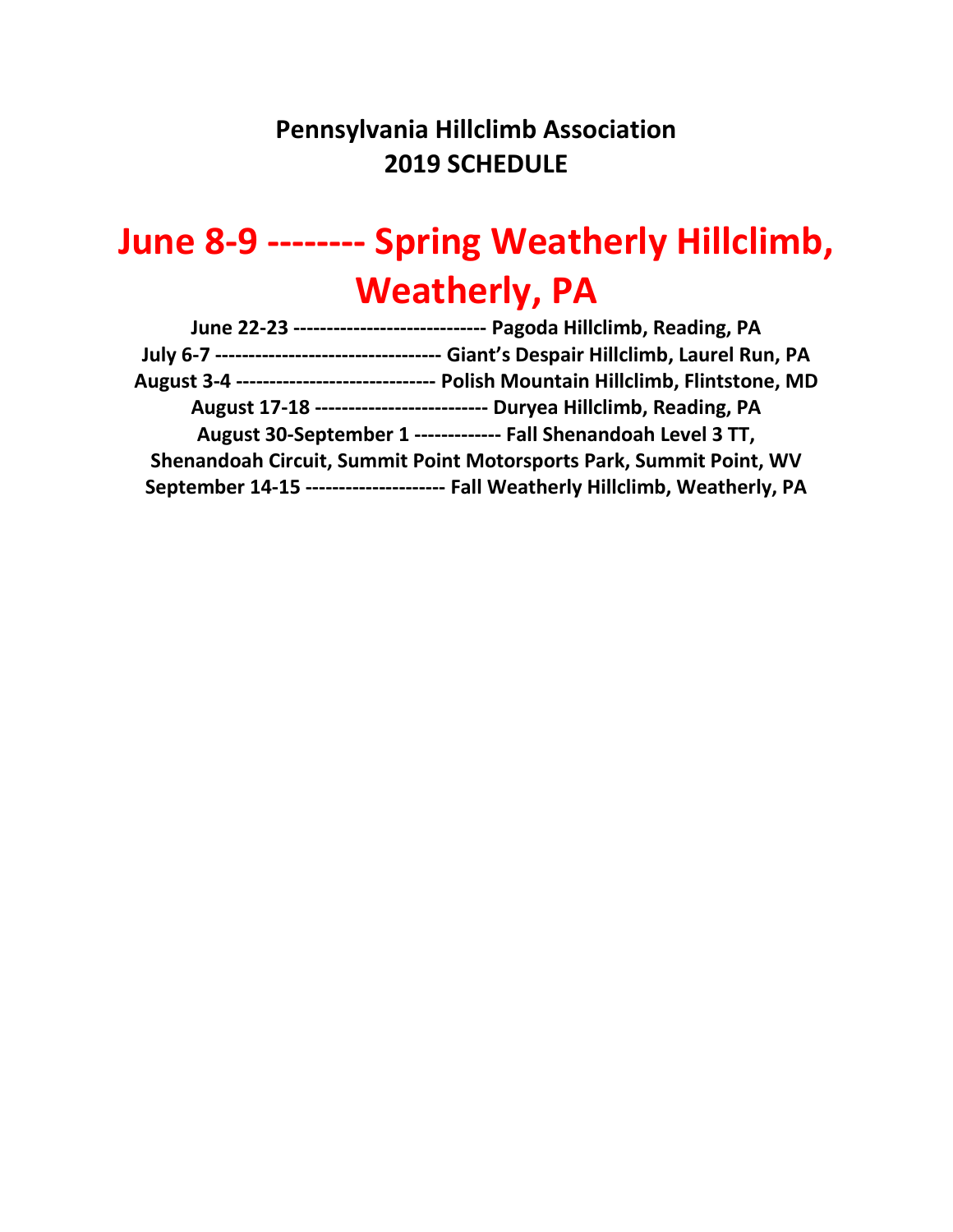### **Jefferson Circuit Long Course Counter Clockwise Records**

| <b>CLASS</b>               | <b>TIME</b> | <b>NAME</b>             | <b>CAR</b>                         | <b>YEAR</b>  |
|----------------------------|-------------|-------------------------|------------------------------------|--------------|
| <b>COURSE RECORD</b>       | 69.354      | <b>Bob Gardner</b>      | 06 Stohr Sports Racer              | 2015F        |
| <b>AMERICAN SEDAN</b>      | 83.144      | Brian Halecki           | 87 Camaro                          | 2014F        |
| <b>B-SPEC</b>              | 102.603     | Dave Arron              | 13 Ford Fiesta                     | 2015F        |
| <b>IMPROVED TOURING A</b>  | 89.536      | Glenn Hoffman           | 89 Honda CRX                       | 2015F        |
| <b>IMPROVED TOURING B</b>  | 87.160      | Elazar Mann             | 87 Toyota MR2                      | <b>2019S</b> |
| <b>IMPROVED TOURING C</b>  | 90.897      | Glenn Hoffman           | 75 VW Scirocco                     | 2014F        |
| <b>IMPROVED TOURING E</b>  | 81.497      | Kendrick Giambattista   | 96 BMW M3                          | 2015F        |
| <b>IMPROVED TOURING S</b>  | 87.969      | David Ascheman          | 98 VW Gti                          | 2016S        |
| SUPER STREET PREPARED      | 80.792      | Shawn Mellinger         | 04 Cheverolet Corvette             | 2018S        |
| A STREET PREPARED          | 85.957      | Dennis Portillo         | 92 Toyota MR2                      | 2016S        |
| <b>B STREET PREPARED</b>   | 83.062      | Shawn Mellinger         | 04 Mazdaspeed Miata                | 2017S        |
| <b>C STREET PREPARED</b>   | 86.601      | Keith Gerhard           | 99 Mazda Miata                     | <b>2019S</b> |
| <b>D STREET PREPARED</b>   | 80.194      | <b>Matt Huffman</b>     | 05 Mazda Rx-8                      | <b>2019S</b> |
| E STREET PREPARED          | 79.806      | Mark Aubele             | 99 Camaro                          | 2016S        |
| F STREET PREPARED          | 92.087      | Dave Merritt            | 07 VW Rabbit                       | 2014F        |
| <b>STREET MOD</b>          | 80.234      | <b>Ric Johnson</b>      | <b>79 Ford Mustang</b>             | <b>2019S</b> |
| <b>SUPER STREET MOD</b>    | 80.887      | <b>Cameron Johnston</b> | 95 Mazda Turbo Miata               | <b>2019S</b> |
| <b>STREET MOD FWD</b>      | 82.240      | Chris Carlisle          | 89 Honda Civic CX                  | 2016S        |
| <b>STREET MOD EXTREME</b>  | 75.301      | <b>Brian Micciche</b>   | 93 Mazda Rx7                       | 2019S        |
| TOURING 1                  | 82.927      | Jim Kreitzburg          | 12 Corvette                        | 2014F        |
| <b>TOURING 3</b>           | 89.535      | <b>Thomas Wuellette</b> | 13 Volkswagen GTI                  | <b>2019S</b> |
| <b>SPEC MIATA</b>          | 87.097      | Ken Gillette            | 00 Miata                           | 2015F        |
| SUPER TOURING O            | 83.022      | Dave Stoner             | 99 Corvette                        | 2015F        |
| SUPER TOURING U            | 86.428      | Alan Lesher             | 05 Dodge Neon                      | 2014F        |
| <b>SUPER TOURING L</b>     | 84.670      | <b>Jason Fraley</b>     | Acura Integra                      | <b>2019S</b> |
| SUPER PRODUCTION O         | 89.156      | Tom Vincent             | <b>58 Fact Fice Cobra Roadster</b> | 2018S        |
| SUPER PRODUCTION U         | 86.830      | <b>Bob Oswald Sr</b>    | 70 VW Karman Ghia                  | 2015F        |
| <b>RALLY</b>               | 83.833      | Houssam Tarabay         | 06 Mitsubishi Evo IX               | 2014F        |
| E PRODUCTION               | 86.079      | Mike Ancas              | 95 SB Dodge Neon                   | 2017S        |
| F PRODUCTION               | 89.402      | Craig Bucher            | 85 Toyota Mr-2                     | 2018S        |
| H PRODUCTION               | 88.079      | Mike Ancas              | 85 Honda CRX                       | 2014F        |
| $GT-1$                     | 113.665     | <b>Neal Ross</b>        | $85$ Camaro                        | 2016S        |
| $GT-2$                     | 79.836      | Merlin Miller           | 66 Sunbeam Tiger                   | 2014F        |
| $GT-3$                     | 86.938      | <b>Shaun Fraley</b>     | <b>Ford Pinto</b>                  | 2019S        |
| <b>GT-LITE</b>             | 85.953      | Mike Ancas              | 85 Honda CRX                       | 2015F        |
| <b>INEX SPEC</b>           | 91.298      | Haley Levengood         | 37 Ford Legend                     | 2016S        |
| <b>INEX MOD</b>            | 80.030      | Haley Levengood         | 37 Ford Legend                     | 2016S        |
| A SPORTS RACER             | 76.538      | <b>George Bowland</b>   | 03 Cheetah SR1                     | <b>2019S</b> |
| PROTOTYPE 1                | 69.354      | <b>Bob Gardner</b>      | 06 Stohr Sports Racer              | 2015F        |
| <b>FORMULA B</b>           | 77.671      | <b>Dave Cutchins</b>    | 11 Stohr F-1000                    | <b>2019S</b> |
| FORMULA CONTINENTAL        | 86.223      | John Stinsmen           | 93 Van Deimen                      | 2014F        |
| FORMULA FORD               | 79.917      | Shayne Frebert          | 85 Van Deiman                      | 2015F        |
| <b>FORMULA V</b>           | 85.532      | <b>Dillon Axarlis</b>   | 84 Womer EV1                       | <b>2019S</b> |
| <b>FORMULA S</b>           | 76.093      | <b>Josh Reinard</b>     | 99 Star Formula Mazda              | <b>2019S</b> |
| <b>CLUB FORD</b>           | 85.090      | <b>Greg Hagan</b>       | 73 Lola T340                       | <b>2019S</b> |
| SOLO V                     | 80.766      | Bob Oswald Jr           | 04 Viper SV-1                      | 2016S        |
| <b>VINTAGE 3</b>           | 102.950     | <b>William Norton</b>   | 60 Cooper Formula 3                | <b>2019S</b> |
| HISTORIC 1                 | 87.083      | Adolf Battifarano       | 68 Lotus                           | 2014F        |
| HISTORIC 2                 | 82.643      | Richard Good            | 72 Triumph TR6                     | 2015F        |
| HISTORIC 3                 | 80.833      | Stanford Vann           | 70 Caldwell D9                     | 2018S        |
| HISTORIC 4                 | 88.686      | Joe Whiteley            | 64 AH Sprite                       | 2015F        |
| <b>SPECIAL 1</b>           | 70.947      | <b>Bob Gardner</b>      | 06 Stohr Wf-1                      | <b>2019S</b> |
| <b>SPECIAL 2</b>           | 79.934      | <b>Robert Oswald Jr</b> | 04 Viper Sv-1                      | 2019S        |
| SPECIAL 3                  | 78.468      | Ray Kochin              | 80 Chevy Sport Modified            | 2015F        |
| <b>MODIFIED ELECTRIC 2</b> | 85.062      | <b>Todd Reid</b>        | 14 Entropy Racing Evsr             | <b>2019S</b> |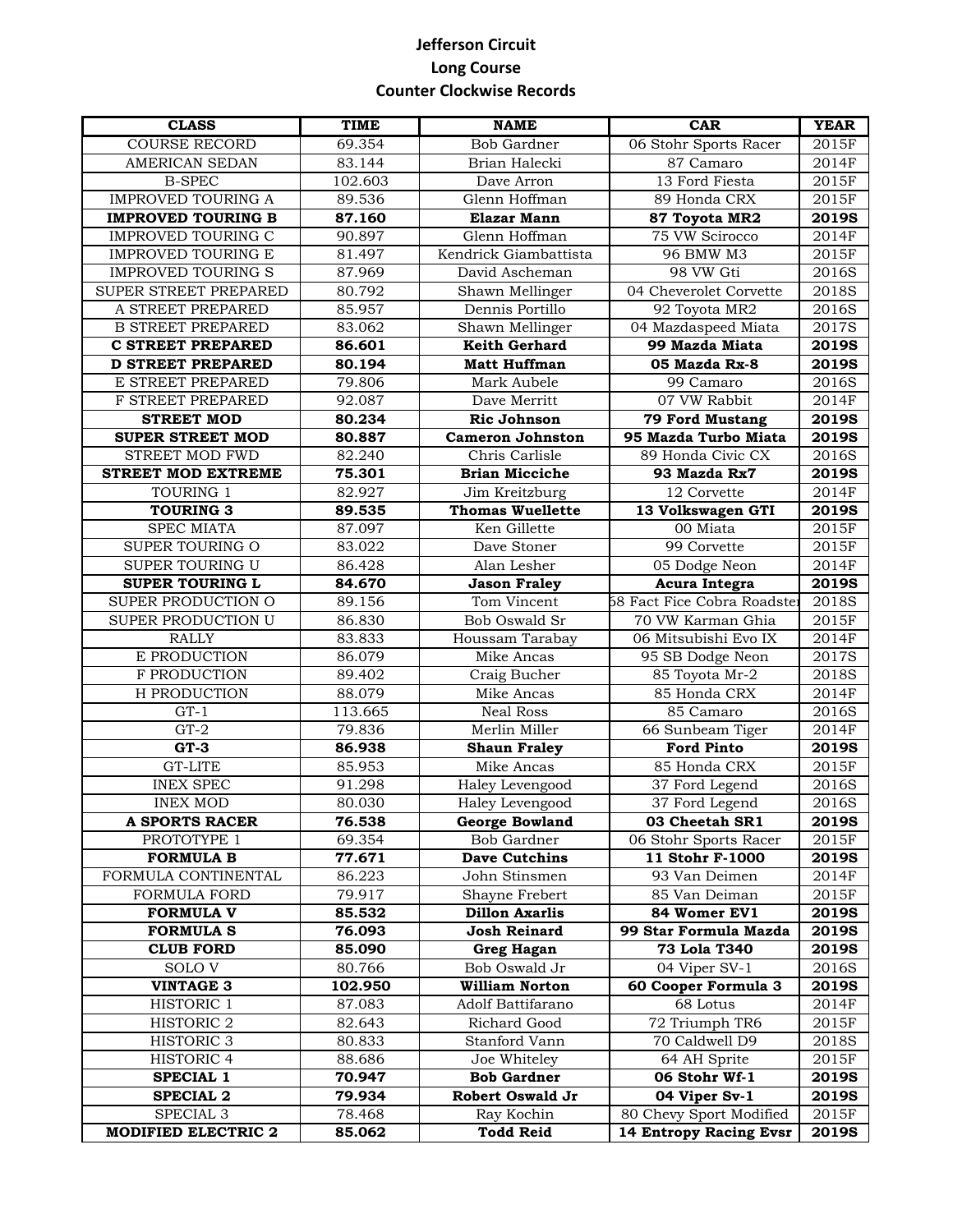|                           |      | 2019 Spring Jefferson Dash |                      | <b>Drivers Who Beat Records</b> |                       |                        |                            |         |
|---------------------------|------|----------------------------|----------------------|---------------------------------|-----------------------|------------------------|----------------------------|---------|
| <b>Class</b>              | Time | <b>Name</b>                | Car                  | Year                            | <b>Driver</b>         | Car                    | <b>New Record Raw Time</b> |         |
| <b>IMPROVED TOURING B</b> |      | 90.871 Steve DeTurck       | 84 VW Gti            | 2015F                           | Elazar Mann           | 87 Toyota MR2          | New Record                 | 87.16   |
| <b>IMPROVED TOURING B</b> |      | 90.871 Steve DeTurck       | 84 VW Gti            | 2015F                           | <b>Steve DeTurck</b>  | 84 Volkswagen GTI      |                            | 90.619  |
| C STREET PREPARED         |      | 87.522 Keith Gerhard       | 99 Mazda Miata       | 2016S                           | Keith Gerhard         | 99 Mazda Miata         | <b>New Record</b>          | 86.601  |
| <b>D STREET PREPARED</b>  |      | 84.568 Jason Fraley        | 06 Audi A3           | 2016S                           | Matt Huffman          | 05 Mazda Rx-8          | New Record                 | 80.194  |
| <b>STREET MOD</b>         |      | 80.391 Dan Foley           |                      | 2016S                           | Ric Johnson           | 79 Ford Mustang        | <b>New Record</b>          | 80.234  |
| <b>SUPER STREET MOD</b>   |      | 81.21 Leigh Earnshaw       | 99 Corvette          | 2016S                           | Cameron Johnston      | 95 Mazda Turbo Miata   | New Record                 | 80.887  |
| <b>STREET MOD EXTREME</b> |      | 76.705 Mark Aubele         | 97 BMW M3            | 2018S                           | <b>Brian Micciche</b> | 93 Mazda Rx7           | New Record                 | 75.301  |
| <b>TOURING 3</b>          |      | 90.332 Thomas Wuellette    | 13 Volkswagen GTI    | 2018S                           | Thomas Wuellette      | 13 Volkswagen GTI      | New Record                 | 89.535  |
| <b>SUPER TOURING L</b>    |      | 115.659 Richard Terrill    | 89 Honda CRX         | 2018S                           | Jason Fraley          | Acura Integra          | New Record                 | 84.67   |
| <b>SUPER TOURING L</b>    |      | 115.659 Richard Terrill    | 89 Honda CRX         | 2018S                           | Jake Lewis            | 7 Acura Integra        |                            | 87.432  |
| <b>SUPER TOURING L</b>    |      | 115.659 Richard Terrill    | 89 Honda CRX         | 2018S                           | Alan Lesher           | 95 Dodge Neon ACR      |                            | 100.619 |
| $GT-3$                    |      | 90.141 Gary Eck            | 83 VW GTI            | 2018S                           | Shaun Fraley          | Ford Pinto             | New Record                 | 86.938  |
| $GT-3$                    |      | 90.141 Gary Eck            | 83 VW GTI            | 2018S                           | Gary Eck              | 83 VW GTI              |                            | 87.145  |
| A SPORTS RACER            |      | 78.344 George Bowland      | 03 Cheetah           | 2018S                           | George Bowland        | 03 Cheetah SR1         | New Record                 | 76.538  |
| <b>FORMULA B</b>          |      | 78.051 Dave Cutchins       | 11 Stohr F-1000      | 2018S                           | Dave Cutchins         | 11 Stohr F-1000        | New Record                 | 77.671  |
| <b>FORMULA V</b>          |      | 86.737 Dillon Axarlis      | 84 Womer EV1         | 2018S                           | Dillon Axarlis        | 84 Womer EV1           | New Record                 | 85.532  |
| <b>FORMULA S</b>          |      | 76.531 Dave Cutchins       | 00 Renesis Prototype | 2016S                           | <b>Josh Reinard</b>   | 99 Star Formula Mazda  | New Record                 | 76.093  |
| <b>CLUB FORD</b>          |      | 85.585 Greg Hagan          | 73 Lola T340         | 2015F                           | Greg Hagan            | 73 Lola T340           | New Record                 | 85.09   |
| <b>VINTAGE 3</b>          |      | 113.177 William Norton     | 60 Cooper Formula 3  | 2017S                           | <b>William Norton</b> | 60 Cooper Formula 3    | New Record                 | 102.95  |
| SPECIAL 1                 |      | 74.395 Kurt Eikenberg      | 94 Cheetah SR1       | 2015F                           | <b>Bob Gardner</b>    | 06 Stohr Wf-1          | New Record                 | 70.947  |
| SPECIAL 1                 |      | 74.395 Kurt Eikenberg      | 94 Cheetah SR1       | 2015F                           | Kurt Eikenberg        | 94 Cheetah SR1         |                            | 74.023  |
| SPECIAL <sub>2</sub>      |      | 81.534 Ken Taggart         | 73 Tigger II         | 2016S                           | Robert Oswald Jr      | 04 Viper Sv-1          | New Record                 | 79.934  |
| MODIFIED ELECTRIC 2       |      | 126.986 Robert Laravie     | 15 Baker Torpedo Kid | 2018S                           | <b>Todd Reid</b>      | 14 Entropy Racing Evsr | New Record                 | 85.062  |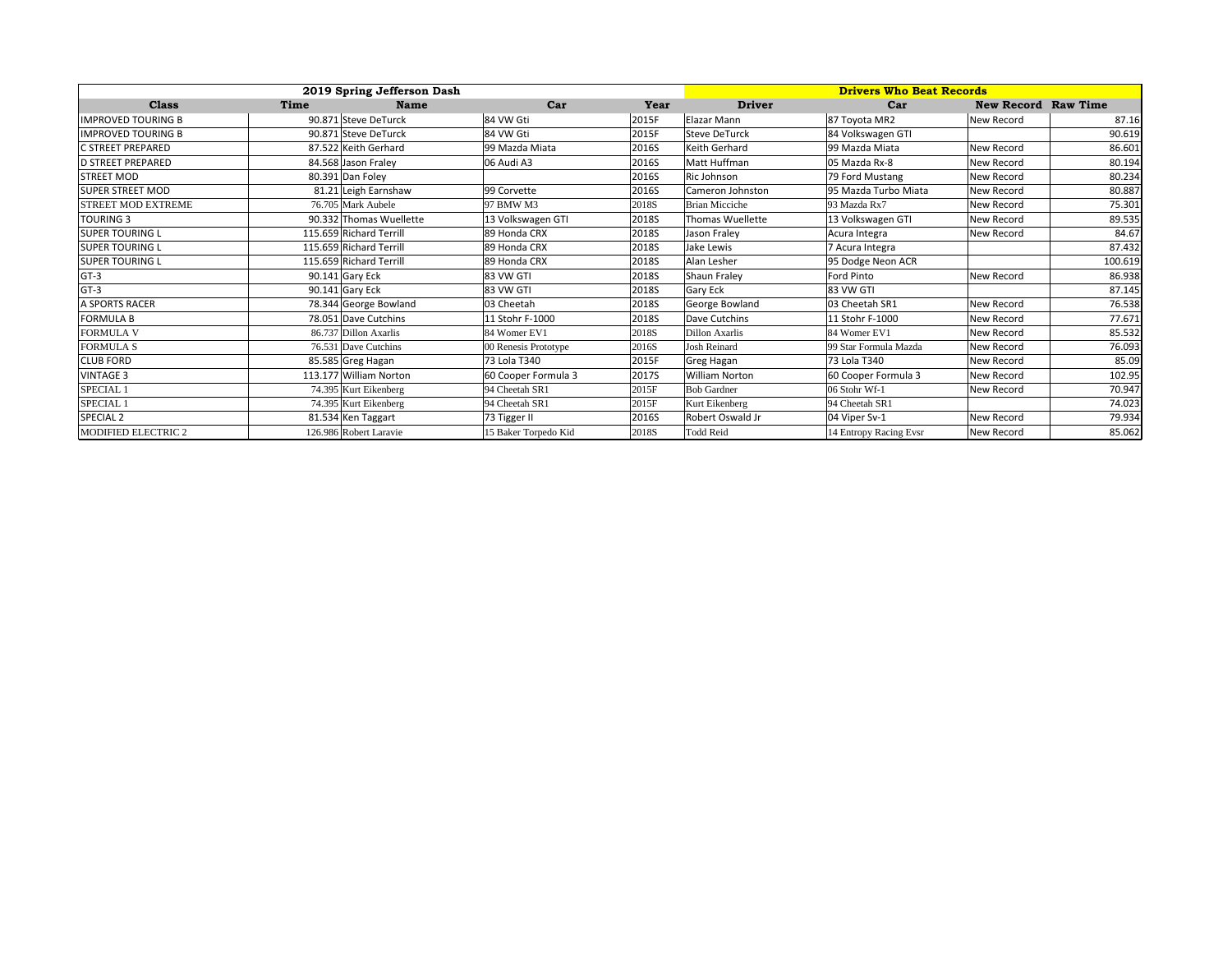#### **2019 Spring Jefferson SpeedS at Start/Finish (Thanks to Donna Sumner and Amanda Haines)**

| Max<br><b>Speed</b> | Car#       | <b>Saturday Morning</b><br><b>Saturday Afternoon</b> |          |          |          |          |          |          |          |          |          |          |          |          |     |     |
|---------------------|------------|------------------------------------------------------|----------|----------|----------|----------|----------|----------|----------|----------|----------|----------|----------|----------|-----|-----|
| 74                  | 03         |                                                      |          |          |          |          |          | 74       | 74       | 72       |          |          |          |          |     |     |
| 111                 | 4          | 111                                                  | 110      | 105      |          |          |          |          |          |          |          |          |          |          |     |     |
| 109                 | 08         | 109                                                  | 109      | 100      |          |          |          |          | 96       |          |          |          |          |          |     |     |
| 81                  | 9          | 79                                                   | 81       | 70       |          |          |          | 80       | 80       |          |          |          |          |          |     |     |
| 92                  | 10         | 92                                                   | 92       | 92       |          |          |          | 92       | 86       | 90       | 92       |          |          |          |     |     |
| 122                 | 11         | 122                                                  | 106      |          |          |          |          | 119      | 112      |          |          |          |          |          |     |     |
| 101                 | 13         | 101                                                  | 101      | 95       | 97       | 98       | 96       | 99       | 100      | 99       | 98       | 100      | 99       |          |     |     |
| 118                 | 19         |                                                      |          |          |          |          |          | 115      | 118      | 103      | 116      | 117      | 106      | 116      | 117 | 106 |
| 115                 | 21         | 114                                                  | 115      | 114      |          |          |          |          |          |          |          |          |          |          |     |     |
| 84                  | 26         |                                                      |          |          |          |          |          | 83       | 84       | 84       |          |          |          |          |     |     |
| 86                  | 30         | 77                                                   | 77       | 85       | 86       | 86       | 84       | 82       | 78       | 76       |          |          |          |          |     |     |
| 95                  | 31         | 95                                                   | 94       | 85       |          |          |          | 91       | 90       | 82       | 95       | 94       | 89       |          |     |     |
| 94                  | 33         | 87                                                   | 90       | 82       |          |          |          | 89       | 92       | 89       | 93       | 94       | 90       |          |     |     |
| 87                  | 42         | 81                                                   | 69       |          | 82       | 81       | 72       | 80       | 82       | 78       | 87       | 86       | 81       |          |     |     |
| 81                  | 43         | 81                                                   | 76       | 75<br>73 | 78       | 81       | 75       | 77       | 78       | 73       | 79       | 80       | 74       |          |     |     |
| 78<br>90            | 45<br>46   | 66<br>88                                             | 68<br>87 | 85       | 73<br>87 | 74<br>87 | 71<br>86 | 75<br>84 | 76<br>87 | 72<br>84 | 75<br>87 | 77<br>90 | 73<br>84 | 78       | 78  | 70  |
| 111                 | 53         | 103                                                  | 111      | 102      |          |          |          |          |          |          |          |          |          |          |     |     |
| 117                 | 61         | 113                                                  | 117      | 98       |          |          |          | 113      |          | 100      | 117      | 117      | 96       |          |     |     |
| 107                 | 66         | 106                                                  | 106      | 105      |          |          |          | 103      | 105      | 100      | 102      | 107      | 101      |          |     |     |
| 110                 | 68         | 104                                                  | 110      | 102      |          |          |          | 97       | 102      | 97       | 91       | 108      | 95       | 92       | 98  | 92  |
| 85                  | 74         | 83                                                   | 85       | 80       |          |          |          |          |          |          |          |          |          |          |     |     |
| 75                  | 75         | 75                                                   | 72       | 72       | 75       | 74       | 64       | 64       | 67       | 67       |          |          |          |          |     |     |
| 114                 | 81         | 111                                                  | 111      | 102      |          |          |          | 110      | 104      | 110      | 114      | 114      | 114      |          |     |     |
| 86                  | 84         | 85                                                   | 85       | 74       | 84       | 86       | 84       | 82       | 83       | 83       | 84       | 82       | 82       |          |     |     |
| 84                  | 85         | 80                                                   | 82       | 73       | 82       | 82       | 76       | 82       | 84       | 77       | 81       | 83       | 77       |          |     |     |
| 90                  | 86         | 88                                                   | 89       | 90       | 88       | 90       | 82       | 83       | 84       | 85       | 90       | 89       | 85       |          |     |     |
| 85                  | 87         | 84                                                   | 84       | 84       | 84       | 85       | 74       | 85       | 85       | 76       | 85       | 84       | 76       |          |     |     |
| 106                 | 88         | 100                                                  | 105      |          |          |          |          |          | 77       | 81       | 105      | 105      | 106      |          |     |     |
| 115                 | 94         | 115                                                  | 113      | 102      |          |          |          |          |          |          |          |          |          |          |     |     |
| 88                  | 95         | 84                                                   | 84       | 81       | 85       | 88       | 76       | 84       | 87       | 82       | 87       | 88       | 76       |          |     |     |
| 85                  | 103        | 79                                                   | 85       | 82       |          |          |          | 78       | 83       | 79       | 80       | 84       | 82       |          |     |     |
| 91<br>99            | 116<br>117 | 85<br>97                                             | 87<br>96 | 87<br>88 |          |          |          | 84<br>98 | 83<br>99 | 79<br>90 | 91<br>91 | 91<br>97 | 81<br>98 | 91       | 89  | 80  |
| 98                  | 126        | 92                                                   | 98       | 88       |          |          |          | 94       | 76       |          |          |          |          |          |     |     |
| 91                  | 142        | 91                                                   | 91       | 86       |          |          |          | 89       | 90       | 86       |          |          |          |          |     |     |
| 98                  | 153        | 92                                                   | 94       | 87       | 98       | 86       | 86       | 95       | 95       | 82       |          |          |          |          |     |     |
| 92                  | 169        | 90                                                   | 92       | 85       | 90       | 91       | 81       |          |          |          |          |          |          |          |     |     |
| 100                 | 188        | 96                                                   | 99       | 87       |          |          |          | 99       | 99       | 93       | 99       | 100      | 95       |          |     |     |
| 104                 | 191        | 97                                                   | 102      | 92       |          |          |          | 103      | 102      | 95       | 102      | 104      | 88       | 103      | 104 | 91  |
| 114                 | 306        | 111                                                  | 108      | 95       |          |          |          | 109      | 114      | 96       | 112      | 114      | 99       |          |     |     |
| 92                  | 311        | 83                                                   | 80       | 81       |          |          |          | 91       | 89       | 84       | 92       | 92       | 85       |          |     |     |
| 88                  | 331        | 85                                                   | 88       | 83       |          |          |          |          |          |          |          |          |          |          |     |     |
| 90                  | 442        | 85                                                   | 86       | 79       | 85       | 88       | 78       | 88       | 89       | 82       | 87       | 90       | 66       |          |     |     |
| 78                  | 451        | 61                                                   | 65       | 67       | 74       | 77       | 68       | 76       | 78       | 69       |          |          |          |          |     |     |
| 100                 | 512        | 98                                                   | 100      | 87       |          |          |          | 95       | 99       | 92       |          |          |          |          |     |     |
| 96                  | 661        | 96<br>77                                             | 96<br>77 | 86<br>72 |          |          |          | 95<br>76 | 94<br>79 | 86       | 95<br>78 | 94<br>77 | 85       | 96<br>64 | 94  | 85  |
| 79<br>75            | 711<br>751 | 72                                                   | 74       | 70       | 69       | 71       | 71       | 67       | 75       | 70<br>69 | 75       | 75       | 66<br>75 |          |     |     |
| 105                 | 817        | 105                                                  | 100      | 96       |          |          |          | 101      | 104      | 100      | 104      | 102      | 97       | 103      | 103 |     |
| 98                  | 821        | 93                                                   | 97       | 88       | 96       | 94       | 86       | 96       | 98       | 87       | 86       |          |          |          |     |     |
| 82                  | 881        | 80                                                   | 80       | 76       | 80       | 82       | 82       | 79       | 80       | 80       | 81       | 81       | 80       | 82       | 82  | 73  |
| 65                  | 887        |                                                      |          |          |          |          |          | 44       | 65       | 43       | 62       | 64       | 64       |          |     |     |
| 117                 | 888        | 109                                                  | 111      | 108      |          |          |          | 114      | 117      | 106      | 117      | 115      | 104      |          |     |     |
| 92                  | 999        | 89                                                   | 90       | 89       | 83       | 92       | 90       | 88       | 86       | 86       |          |          |          |          |     |     |
| 80                  | 1181       |                                                      |          |          |          |          |          | 78       | 80       | 75       |          |          |          |          |     |     |
| 108                 | 1191       | 92                                                   | 94       | 99       |          |          |          | 108      | 105      | 102      | 104      | 106      | 98       |          |     |     |
| 78                  | 1881       | 68                                                   | 68       | 75       |          |          |          | 77       | 78       | 74       |          |          |          |          |     |     |
| 99                  | 5121       | 98                                                   | 98       | 99       |          |          |          |          |          |          |          |          |          |          |     |     |
| 79                  | 9116       |                                                      |          |          |          |          |          | 72       | 73       | 65       | 73       | 64       | 70       | 79       | 71  | 71  |
| 92                  | 2X         | 90                                                   | 90       | 88       | 91       | 92       | 90       | 86       | 89       | 88       | 92       | 91       | 90       |          |     |     |
| 78                  | 57A        | 78                                                   | 78       | 73       | 78       | 57       | 69       | 74       | 77       | 70       | 76       | 78       | 75       |          |     |     |
| 102                 | <b>B4</b>  | 96                                                   | 96       | 87       |          |          |          | 91       | 97       | 86       | 99       | 102      | 89       |          |     |     |
| 86                  | L8         | 81                                                   | 83       | 86       |          |          |          | 84       | 82       | 85       | 84       | 82       | 84       |          |     |     |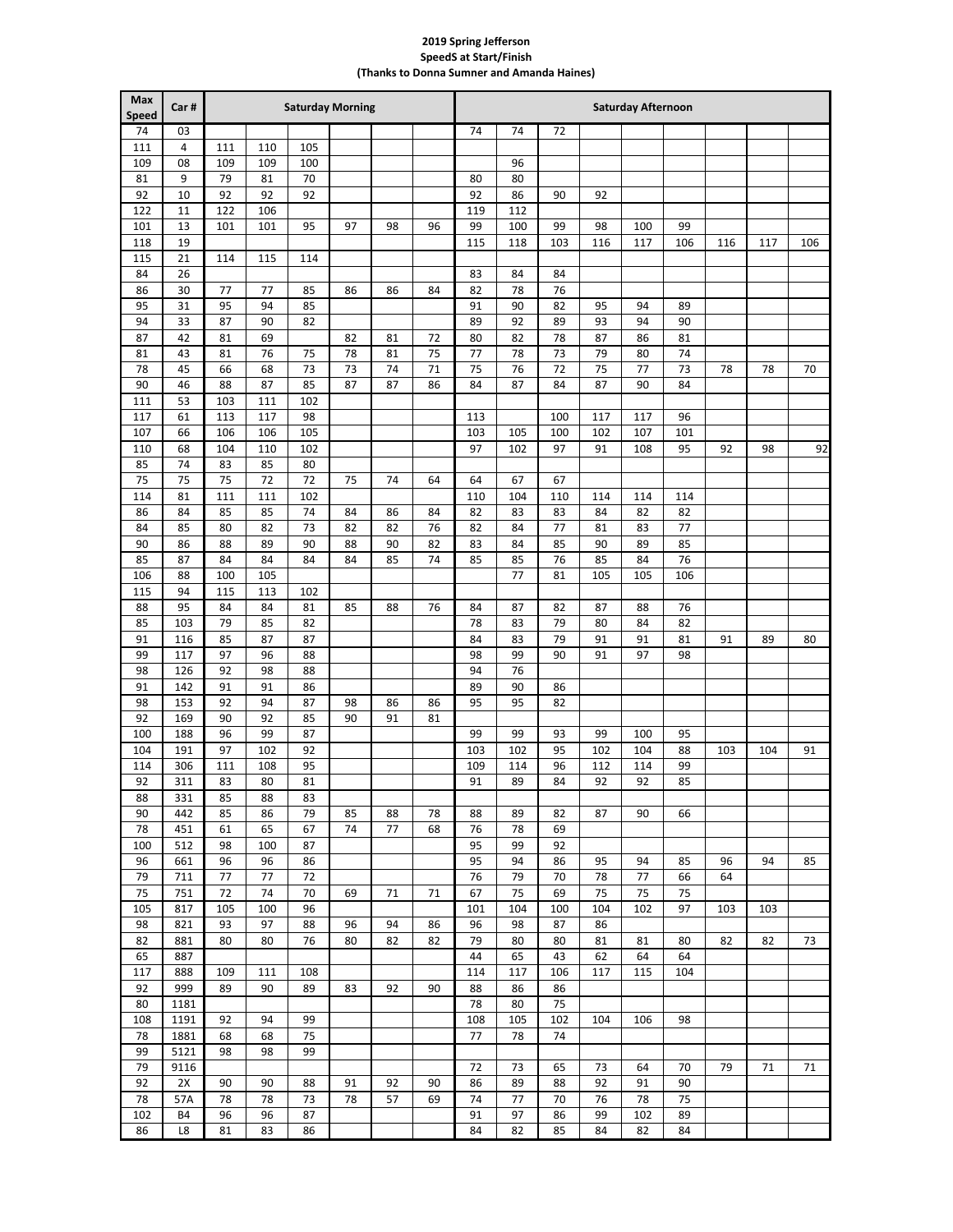#### **Spring Jefferson Speed at Start/Finish**

**(Thanks to Donna Robinson and Amanda Haines)**

| <b>Max</b><br>Speed | Car#           |            |            | <b>Sunday Morning</b> |            |            |            | <b>Sunday Afternoon</b> |            |          |     |     |     |     |     |     |    |    |    |
|---------------------|----------------|------------|------------|-----------------------|------------|------------|------------|-------------------------|------------|----------|-----|-----|-----|-----|-----|-----|----|----|----|
| 113                 | $\overline{4}$ | 113        | 112        | 104                   | 112        | 111        | 108        |                         |            |          |     |     |     |     |     |     |    |    |    |
| 109                 | 08             | 106        | 109        | 90                    | 107        | 109        | 103        |                         |            |          |     |     |     |     |     |     |    |    |    |
| 82                  | 9              |            |            |                       | 82         |            |            |                         |            |          |     |     |     |     |     |     |    |    |    |
| 97                  | 10             | 96         | 94         | 95                    | 93         | 93         | 97         | 89                      | 93         | 94       | 93  | 91  | 93  |     |     |     |    |    |    |
| 102                 | 13             | 98         | 101        | 99                    | 93         | 102        | 96         |                         |            |          |     |     |     |     |     |     |    |    |    |
| 120                 | 19             | 119        |            |                       | 117        | 120        | 106        | 118                     | 115        | 117      |     |     |     |     |     |     |    |    |    |
| 91                  | 30             | 79         | 81         | 81                    | 83         | 91         | 79         |                         |            |          |     |     |     |     |     |     |    |    |    |
| 97                  | 31             | 95         | 97         | 89                    | 95         | 95         | 90         |                         |            |          |     |     |     |     |     |     |    |    |    |
| 92                  | 33             | 84         | 92         | 90                    |            |            |            |                         |            |          |     |     |     |     |     |     |    |    |    |
| 90                  | 42             | 83         | 85         | 81                    | 87         | 88         | 78         | 86                      | 86         | 82       | 88  | 84  | 82  | 89  | 87  | 81  | 90 | 72 |    |
| 79                  | 45             | 79         | 77         | 73                    | 77         | 78         | 75         | 78                      | 79         | 71       | 71  | 75  | 64  |     |     |     |    |    |    |
| 91                  | 46             | 87         | 91         | 86                    | 87         | 89         | 86         | 90                      | 90         | 87       | 89  | 88  | 86  |     |     |     |    |    |    |
| 117                 | 61             | 117        | 117        | 104                   |            |            |            |                         |            |          |     |     |     |     |     |     |    |    |    |
| 108                 | 68             | 96         | 104        | 87                    | 97         | 96         | 100        | 104                     | 108        | 104      | 104 | 99  | 97  | 97  | 101 | 91  |    |    |    |
| 74                  | 75             | 68         | 64         | 57                    | 71         | 69         | 69         | 74                      | 72         | 70       |     |     |     |     |     |     |    |    |    |
| 113                 | 81             | 110        | 109        | 112                   | 108        | 112        | 106        | 111                     | 113        | 112      |     |     |     |     |     |     |    |    |    |
| 90                  | 84             | 84         | 89         | 86                    | 85         | 90         | 88         |                         |            |          |     |     |     |     |     |     |    |    |    |
| 84                  | 85             | 82         | 82         | 83                    | 82         | 84         | 80         | 82                      | 84         | 80       | 83  | 84  | 77  |     |     |     |    |    |    |
| 92                  | 86             | 89         | 92         | 84                    | 89         | 91         | 85         | 91                      | 90         | 84       | 89  |     | 86  |     |     |     |    |    |    |
| 86                  | 87             | 83         | 83         | 77                    | 85         | 85         | 80         | 86                      | 85         | 77       | 85  | 85  | 79  | 85  | 85  | 79  |    |    |    |
| 109                 | 88             | 105        | 105        | 108                   | 107        | 109        | 101        | 108                     | 108        | 104      | 105 | 109 | 105 | 107 | 108 | 105 |    |    |    |
| 91                  | 95             | 87         | 87         | 91                    | 86         | 88         | 82         | 86                      | 86         | 84       | 86  | 89  | 76  | 89  | 83  | 76  |    |    |    |
| 83                  | 103            | 80         | 82         | 80                    | 83         | 83         | 81         |                         |            |          |     |     |     |     |     |     |    |    |    |
| 92                  | 116            | 90         | 90         | 85                    | 89         | 92         | 82         |                         |            |          |     |     |     |     |     |     |    |    |    |
| 102                 | 117            | 99         | 98         | 102                   | 100        | 102        | 93         | 102                     | 98         | 88       | 101 | 102 | 89  |     |     |     |    |    |    |
| 82                  | 126            |            |            |                       | 79         | 82         | 73         |                         |            |          |     |     |     |     |     |     |    |    |    |
| 97                  | 142            |            |            |                       | 88         | 92         | 86         | 94                      | 97         |          | 94  | 95  | 87  |     |     |     |    |    |    |
| 99                  | 153            | 88         | 98         | 85                    | 97         | 99         | 80         |                         |            |          |     |     |     |     |     |     |    |    |    |
| 93                  | 169            |            |            |                       |            |            |            | 91                      | 93         | 81       |     |     |     |     |     |     |    |    |    |
| 105                 | 188            | 104        | 100        | 95                    | 100        | 103        | 95         | 102                     | 104        | 97       | 102 | 103 | 99  | 105 | 104 | 97  |    |    |    |
| 107<br>115          | 191<br>306     | 104<br>113 | 104<br>115 | 101<br>104            | 105<br>114 | 107<br>112 | 101<br>101 | 106<br>113              | 106<br>114 | 99<br>98 |     |     |     |     |     |     |    |    |    |
| 98                  | 311            | 95         | 94         | 89                    | 98         | 92         | 90         | 95                      | 93         | 84       | 96  | 88  | 87  |     |     |     |    |    |    |
| 92                  | 442            | 88         | 91         | 87                    | 90         | 92         | 89         |                         |            |          |     |     |     |     |     |     |    |    |    |
| 80                  | 451            | 76         | 79         | 60                    | 73         | 70         | 70         | 78                      | 79         | 73       | 79  | 80  | 72  | 69  |     |     |    |    |    |
| 101                 | 512            |            |            |                       | 97         | 101        | 88         |                         |            |          |     |     |     |     |     |     |    |    |    |
| 101                 | 661            | 98         | 95         | 90                    | 94         | 100        | 87         | 98                      | 97         | 89       | 101 | 94  | 86  |     |     |     |    |    |    |
| 80                  | 751            |            |            | 80                    | 76         | 76         | 71         | 77                      | 77         | 77       |     |     |     |     |     |     |    |    |    |
| 104                 | 817            | 104        | 104        | 101                   | 103        | 104        | 104        | 103                     | 104        | 99       |     |     |     |     |     |     |    |    |    |
| 99                  | 821            | 96         | 99         | 89                    |            | 96         | 87         |                         |            |          |     |     |     |     |     |     |    |    |    |
| 181                 | 881            | 82         | 83         | 81                    | 82         | 85         | 78         | 181                     | 83         | 77       | 81  | 82  | 76  |     |     |     |    |    |    |
| 67                  | 887            | 66         | 67         | 66                    | 66         |            |            |                         |            |          |     |     |     |     |     |     |    |    |    |
| 122                 | 888            | 120        | 120        | 110                   | 118        | 120        | 109        | 12                      | 122        | 112      |     |     |     |     |     |     |    |    |    |
| 99                  | 999            | 99         | 94         | 97                    |            |            |            |                         |            |          |     |     |     |     |     |     |    |    |    |
| 108                 | 1191           | 99         |            |                       | 103        | 104        | 96         | 108                     | 106        | 101      |     |     |     |     |     |     |    |    |    |
| 101                 | 1512           | 101        | 100        | 93                    |            |            |            |                         |            |          |     |     |     |     |     |     |    |    |    |
| 83                  | 1881           | 78         | 82         | 74                    | 82         | 78         | 75         | 80                      | 83         | 81       | 81  | 81  | 74  |     |     |     |    |    |    |
| 80                  | 9116           | 80         | 79         | 74                    | 79         | 80         | 74         | 80                      | 80         | 76       |     | 79  | 73  | 80  | 80  | 71  |    |    |    |
| 93                  | 2X             | 90         | 92         | 92                    | 92         | 93         | 85         |                         |            |          |     |     |     |     |     |     |    |    |    |
| 82                  | 57A            | 79         | 76         | 71                    | 79         | 80         | 73         | 79                      | 79         | 73       | 80  | 79  |     | 82  | 80  | 77  | 79 | 80 | 74 |
| 102                 | <b>B4</b>      | 98         | 101        | 88                    | 98         | 102        | 83         | 98                      | 96         | 89       |     |     |     |     |     |     |    |    |    |
| 91                  | L8             | 86         | 86         | 90                    | 85         | 85         | 86         | 86                      | 85         | 91       | 72  | 86  | 91  |     |     |     |    |    |    |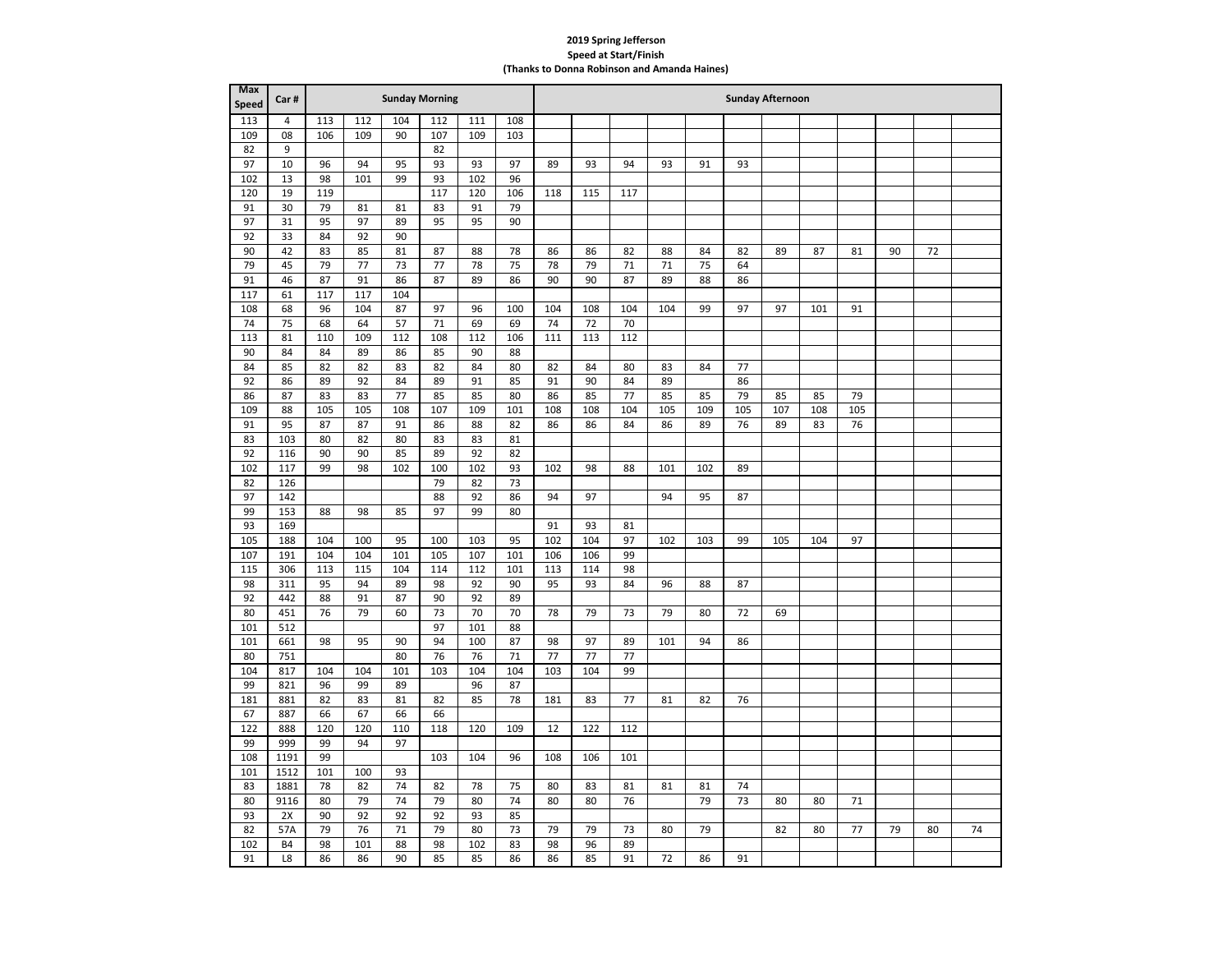|                   |                                    |                                              |                      | 2019 Spring Jefferson Dash            |            |                  |
|-------------------|------------------------------------|----------------------------------------------|----------------------|---------------------------------------|------------|------------------|
|                   |                                    |                                              |                      | <b>Blue Mountain Region SCCA</b>      |            |                  |
| <b>BLUE MOUNT</b> |                                    |                                              |                      | May 25-26, 2019                       | $\epsilon$ |                  |
|                   |                                    |                                              |                      | <b>Event 1 PHA Champioship Series</b> |            | PENNSYLVANIA HI  |
|                   |                                    |                                              |                      |                                       |            |                  |
|                   | <b>ITB - IMPROVED TOURING B</b>    |                                              |                      |                                       |            | <b>Best Time</b> |
|                   |                                    | 1 26 Elazar Mann 87 Toyota MR2               |                      |                                       |            | 87.160           |
| Sat               | 88.022                             | 87.160                                       |                      |                                       |            |                  |
| Sun               | <b>DNS</b>                         |                                              |                      |                                       |            |                  |
| $\mathbf{2}$      |                                    | 84 Steve DeTurck 84 Volkswagen GTI           |                      |                                       |            | 90.619           |
| Sat               | 93.586                             | 102.120                                      | 92.303               | 91.015                                | 91.991     |                  |
|                   | 92.484                             | 92.125                                       | 90.984               |                                       |            |                  |
| Sun               | 92.159                             | 90.619                                       | 91.819               | 90.931                                |            |                  |
|                   | 3 881 Emily Oswald                 |                                              | 84 Volkswagen Rabbit |                                       |            | 95.872           |
| Sat               | 101.597                            | 98.895                                       | 98.145               | 96.516                                | 97.625     |                  |
|                   | 96.887                             | 98.276                                       | 96.377               |                                       |            |                  |
| Sun               | 97.570                             | 96.713                                       | 96.525               | 95.872                                | 98.793     |                  |
|                   | 99.414                             | 97.267                                       | 96.822               |                                       |            |                  |
| 4 1881 Matt Hoegg |                                    | 84 VW Rabbit                                 |                      |                                       |            | 97.280           |
| Sat               | 105.178                            | 102.321                                      | 102.339              | 100.450                               | 101.219    |                  |
|                   | 99.825                             | 100.147                                      | 101.899              |                                       |            |                  |
| Sun               | 101.939                            | 101.325                                      | 100.932              | 99.083                                | 98.298     |                  |
|                   | 99.216                             | 97.280                                       | 97.603               |                                       |            |                  |
|                   |                                    |                                              |                      |                                       |            |                  |
|                   | <b>ITS - IMPROVED TOURING S</b>    |                                              |                      |                                       |            | <b>Best Time</b> |
|                   |                                    | 1 103 George Witman 85 Mazda RX7             |                      |                                       |            | 93.704           |
| Sat               | 97.700                             | 97.386                                       | 99.297               | 97.516                                | 95.820     |                  |
|                   | 93.704                             |                                              |                      |                                       |            |                  |
| Sun               | 98.834                             | 96.268                                       | 94.557               | 94.479                                |            |                  |
| $\overline{2}$    |                                    | 3 Jay Witman 85 Mazda RX7                    |                      |                                       |            | 106.835          |
| Sat               | 109.913                            | 106.835                                      |                      |                                       |            |                  |
| Sun               | <b>DNS</b>                         |                                              |                      |                                       |            |                  |
|                   |                                    |                                              |                      |                                       |            |                  |
|                   | <b>SSP - SUPER STREET PREPARED</b> |                                              |                      |                                       |            | <b>Best Time</b> |
|                   |                                    | 1 191 Shawn Mellinger 04 Cheverolet Corvette |                      |                                       |            | 82.223           |
| Sat               | 91.359                             | 88.810                                       | 87.690               | 86.373                                | 86.426     |                  |
|                   | 85.956                             | 84.887                                       | 86.400               |                                       |            |                  |
| Sun               | 83.264                             | 83.024                                       | 82.417               | 82.223                                | 82.621     |                  |
|                   | 83.364                             |                                              |                      |                                       |            |                  |
|                   |                                    |                                              |                      |                                       |            |                  |
|                   | <b>BSP - B STREET PREPARED</b>     |                                              |                      |                                       |            | <b>Best Time</b> |
|                   | 1 188 Michele Aubele               | <b>12 BMW 135i</b>                           |                      |                                       |            | 83.598           |
| Sat               | 92.085                             | 90.405                                       | 87.368               | 86.366                                | 84.540     |                  |
|                   | 84.440                             |                                              |                      |                                       |            |                  |
| Sun               | 85.678                             | 85.666                                       | 87.139               | 84.051                                | 84.820     |                  |
|                   | 84.406                             | 85.711                                       | 83.598               | 83.961                                | 84.066     |                  |
|                   |                                    |                                              |                      |                                       |            |                  |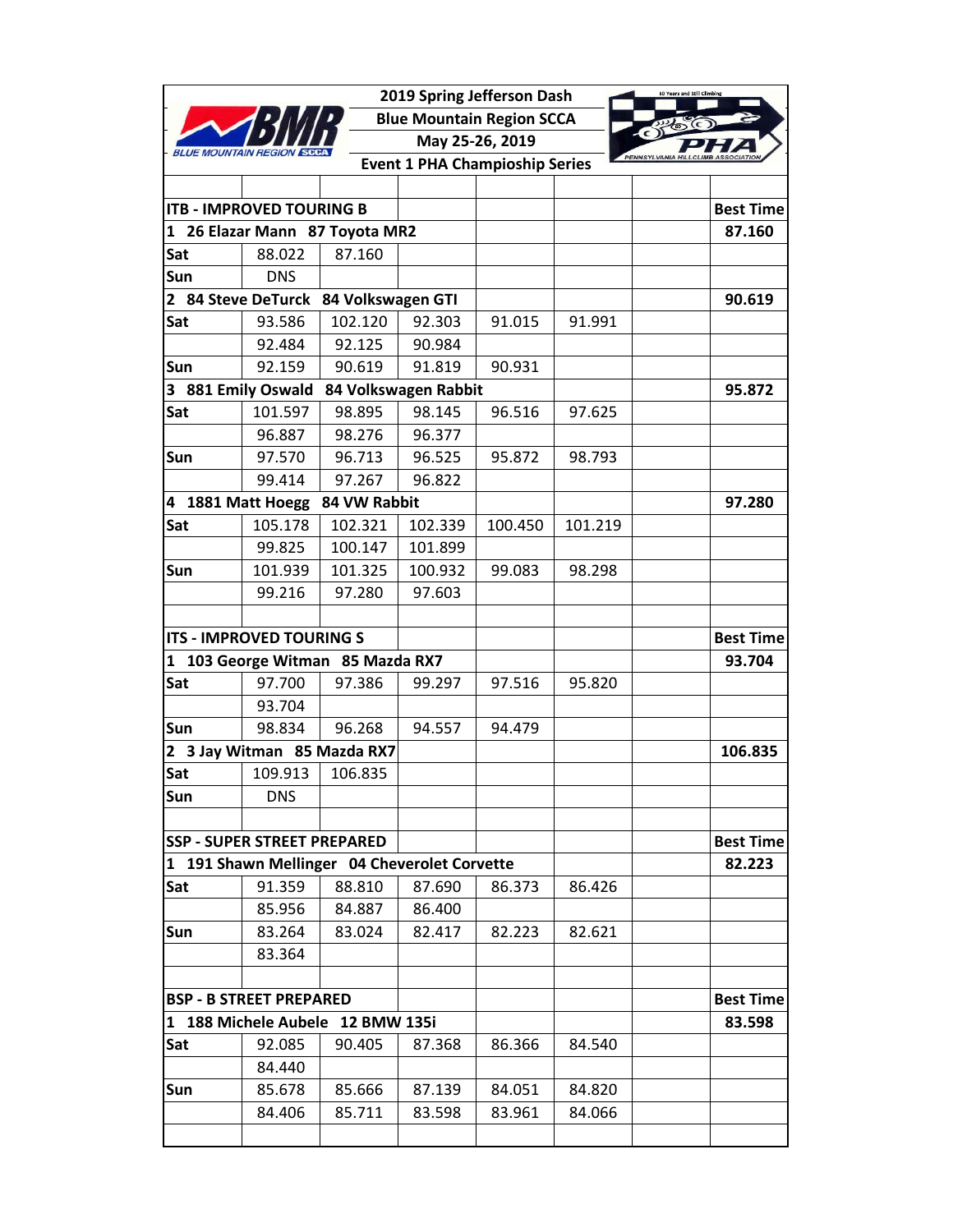|              |                                    |                | 2019 Spring Jefferson Dash            |                 |         | 60 Years and Still Climbing |
|--------------|------------------------------------|----------------|---------------------------------------|-----------------|---------|-----------------------------|
|              |                                    |                | <b>Blue Mountain Region SCCA</b>      |                 |         |                             |
|              |                                    |                |                                       | May 25-26, 2019 |         | $\epsilon$                  |
|              |                                    |                | <b>Event 1 PHA Champioship Series</b> |                 |         |                             |
|              |                                    |                |                                       |                 |         |                             |
|              | <b>CSP - C STREET PREPARED</b>     |                |                                       |                 |         | <b>Best Time</b>            |
|              | 1 86 Keith Gerhard 99 Mazda Miata  |                |                                       |                 |         | 86.601                      |
| Sat          | 89.092                             | 86.766         | 87.527                                | 87.698          | 88.102  |                             |
|              | 86.622                             | 86.646         | 87.126                                |                 |         |                             |
| Sun          | 87.038                             | 86.885         | 87.156                                | 86.601          | 87.065  |                             |
|              | 87.011                             | 87.425         | 87.132                                |                 |         |                             |
|              | 2 9116 Paul Berdych                | 89 Mazda Miata |                                       |                 |         | 103.304                     |
| Sat          | 121.507                            | 120.214        | 115.681                               | 115.057         | 110.549 |                             |
|              | 110.582                            |                |                                       |                 |         |                             |
| Sun          | 107.541                            | 105.615        | 104.926                               | 103.304         | 107.975 |                             |
|              | 105.833                            | 105.004        | 105.902                               | 104.006         | 105.215 |                             |
|              |                                    |                |                                       |                 |         |                             |
|              | <b>DSP - D STREET PREPARED</b>     |                |                                       |                 |         | <b>Best Time</b>            |
| $\mathbf{1}$ | 512 Matt Huffman 05 Mazda Rx-8     |                |                                       |                 |         | 80.194                      |
| Sat          | 83.811                             | 81.904         | 81.868                                | 80.194          | 82.487  |                             |
|              | 82.064                             |                |                                       |                 |         |                             |
| Sun          | 81.691                             | 80.933         | 81.743                                | 81.137          |         |                             |
|              |                                    |                |                                       |                 |         |                             |
|              | <b>ESP - E STREET PREPARED</b>     |                |                                       |                 |         | <b>Best Time</b>            |
| 1            | B4 Gibby Bozicevich 9? Camaro Z-28 |                |                                       |                 |         | 86.117                      |
| Sat          | 90.117                             | 89.440         | 86.122                                | 86.821          | 87.329  |                             |
|              | 86.836                             |                |                                       |                 |         |                             |
| Sun          | 86.433                             | 87.773         | 87.464                                | 86.117          | 86.925  |                             |
|              | 87.539                             |                |                                       |                 |         |                             |
| 2            | L8 Kris Reid 9? Chevy Z28          |                |                                       |                 |         | 89.944                      |
| Sat          | 97.100                             | 95.865         | 97.139                                | 97.047          | 97.552  |                             |
|              | 101.776                            |                |                                       |                 |         |                             |
| Sun          | 95.701                             | 94.196         | 92.037                                | 91.074          | 93.228  |                             |
|              | 90.184                             | 96.192         | 89.944                                |                 |         |                             |
|              | 3 311 Paul O'Donnell               |                | 10 Dodge Challenger SRT8              |                 |         | 95.498                      |
| Sat          | 109.597                            | 108.375        | 103.959                               | 101.621         | 98.103  |                             |
|              | 97.777                             | 96.635         | 96.102                                |                 |         |                             |
| Sun          | 97.177                             | 96.212         | 97.452                                | 96.593          | 96.860  |                             |
|              | 95.498                             | 105.349        | 99.615                                |                 |         |                             |
|              |                                    |                |                                       |                 |         |                             |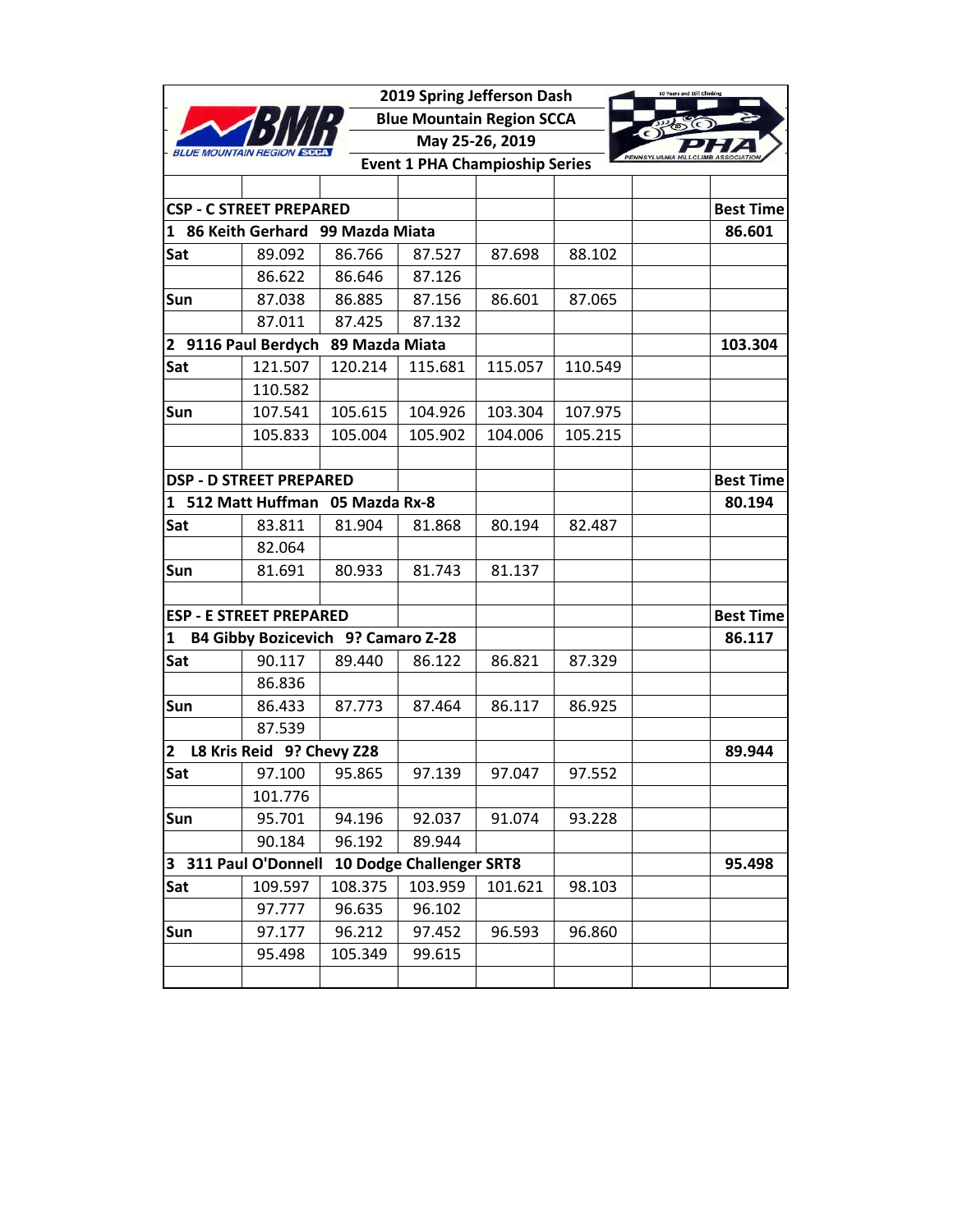|                        |                                            |                  | 2019 Spring Jefferson Dash            |                 |         | 60 Years and Still Climbing |
|------------------------|--------------------------------------------|------------------|---------------------------------------|-----------------|---------|-----------------------------|
|                        |                                            |                  | <b>Blue Mountain Region SCCA</b>      |                 |         |                             |
|                        |                                            |                  |                                       | May 25-26, 2019 |         | $\epsilon$                  |
|                        |                                            |                  | <b>Event 1 PHA Champioship Series</b> |                 |         | <b>PENNSYLVANIA</b>         |
|                        |                                            |                  |                                       |                 |         |                             |
|                        | <b>FSP - F STREET PREPARED</b>             |                  |                                       |                 |         | <b>Best Time</b>            |
| 2                      | 57A Grace Huntzinger 87 VW Scirocco 16V    |                  |                                       |                 |         | 100.419                     |
| Sat                    | 110.136                                    | 108.898          | 107.360                               | 107.038         | 104.814 |                             |
|                        | 104.869                                    | 108.913          | 107.889                               |                 |         |                             |
| Sun                    | 108.595                                    | 106.170          | 103.957                               | 105.058         | 102.888 |                             |
|                        | 102.359                                    | 102.705          | 102.117                               | 100.766         | 100.419 |                             |
|                        | 101.311                                    | 102.230          |                                       |                 |         |                             |
| 1                      | 751 Crystal Whisler 98 Plymouth Neon       |                  |                                       |                 |         | 102.119                     |
| Sat                    | 106.674                                    | 105.608          | 106.616                               | 106.117         | 103.632 |                             |
|                        | 102.119                                    |                  |                                       |                 |         |                             |
| Sun                    | 104.410                                    | 103.832          | 103.507                               | 102.464         |         |                             |
| 3                      | <b>75 Donald DeHart</b>                    | 98 Plymouth Neon |                                       |                 |         | 107.326                     |
| Sat                    | 110.570                                    | 109.734          | 110.174                               | 110.362         | 118.911 |                             |
|                        | 108.685                                    | 109.938          | 110.411                               |                 |         |                             |
| Sun                    | 108.824                                    | 107.326          | 112.662                               | 109.031         | 110.145 |                             |
|                        | 110.434                                    |                  |                                       |                 |         |                             |
|                        |                                            |                  |                                       |                 |         |                             |
| <b>SM - STREET MOD</b> |                                            |                  |                                       |                 |         | <b>Best Time</b>            |
| 1                      | 306 Ric Johnson                            | 79 Ford Mustang  |                                       |                 |         | 80.234                      |
| Sat                    | 88.087                                     | 85.334           | 82.614                                | 88.127          | 82.094  |                             |
|                        | 81.635                                     |                  |                                       |                 |         |                             |
| Sun                    | 80.847                                     | 80.234           | 81.097                                | 81.401          | 80.468  |                             |
|                        | 81.299                                     |                  |                                       |                 |         |                             |
|                        | 2 30 Kristen Hack 79 Ford Mustang          |                  |                                       |                 |         | 91.229                      |
| Sat                    | 102.811                                    | 99.114           | 95.096                                | 94.856          | 95.591  |                             |
|                        | 93.305                                     |                  |                                       |                 |         |                             |
| Sun                    | 97.404                                     | 95.957           | 91.601                                | 91.229          |         |                             |
| 3 999 Jim Crnkovic     |                                            |                  | 12 Chevrolet ZL1 Camaro               |                 |         | 102.550                     |
| Sat                    | 105.173                                    | 102.550          | 102.565                               | 106.353         | 108.598 |                             |
|                        | 110.852                                    |                  |                                       |                 |         |                             |
| Sun                    | 109.840                                    | 109.231          |                                       |                 |         |                             |
|                        |                                            |                  |                                       |                 |         |                             |
|                        | <b>SSM - SUPER STREET MOD</b>              |                  |                                       |                 |         | <b>Best Time</b>            |
|                        | 1 88 Cameron Johnston 95 Mazda Turbo Miata |                  |                                       |                 |         | 80.887                      |
| Sat                    | 84.860                                     | 94.327           | 94.995                                | 85.037          | 83.639  |                             |
| Sun                    | 84.887                                     | 81.603           | 82.342                                | 81.498          | 81.972  |                             |
|                        | 81.179                                     | 81.922           | 80.887                                | 81.492          | 82.846  |                             |
|                        |                                            |                  |                                       |                 |         |                             |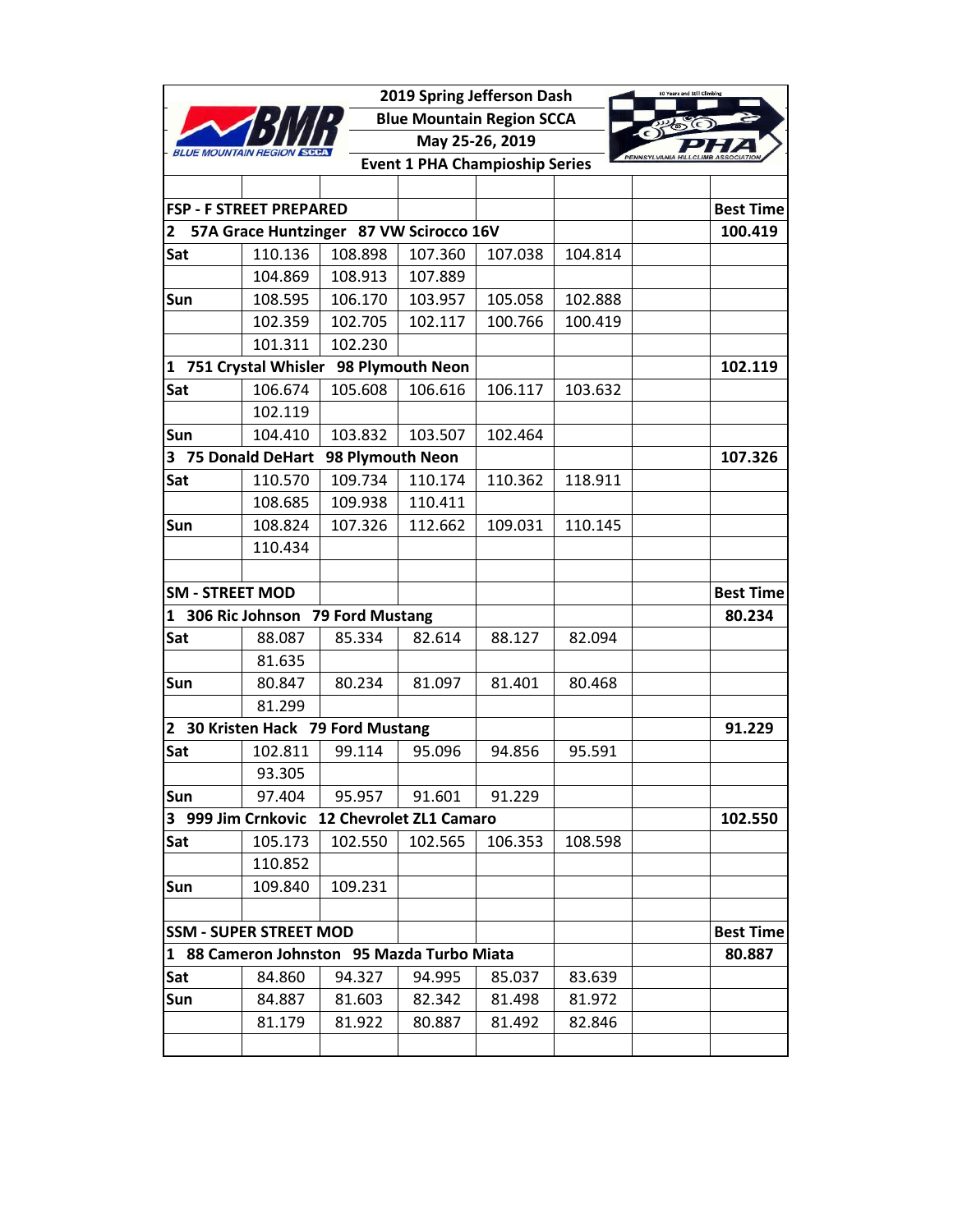|                |                                          |        | 2019 Spring Jefferson Dash            |                 |        |                  |
|----------------|------------------------------------------|--------|---------------------------------------|-----------------|--------|------------------|
|                |                                          |        | <b>Blue Mountain Region SCCA</b>      |                 |        |                  |
| BLUE MOUNT     |                                          |        |                                       | May 25-26, 2019 |        | $\epsilon$       |
|                |                                          |        | <b>Event 1 PHA Champioship Series</b> |                 |        | PENNSYLVANIA HI  |
|                |                                          |        |                                       |                 |        |                  |
|                | <b>SMF - STREET MOD FWD</b>              |        |                                       |                 |        | <b>Best Time</b> |
|                | 1 661 Matt Phillips 00 Honda Civic       |        |                                       |                 |        | 84.711           |
| Sat            | 87.131                                   | 86.845 | 86.866                                | 86.134          | 86.486 |                  |
|                | 85.696                                   | 86.103 | 85.900                                |                 |        |                  |
| Sun            | 87.311                                   | 86.648 | 84.711                                | 85.429          | 86.830 |                  |
|                | 86.459                                   | 86.032 | 86.564                                |                 |        |                  |
| $\mathbf{2}$   | 13 Gary Reider 86 Saab 900s              |        |                                       |                 |        | 89.884           |
| Sat            | 92.782                                   | 93.433 | 93.531                                | 93.337          | 92.910 |                  |
|                | 92.103                                   | 92.206 | 91.585                                |                 |        |                  |
| Sun            | 89.884                                   | 90.469 | 93.079                                | 91.565          |        |                  |
|                |                                          |        |                                       |                 |        |                  |
|                | <b>SMX - STREET MOD EXTREME</b>          |        |                                       |                 |        | <b>Best Time</b> |
| 2              | 888 Brian Micciche 93 Mazda Rx7          |        |                                       |                 |        | 75.301           |
| Sat            | 83.339                                   | 82.234 | 78.992                                | 78.519          | 77.704 |                  |
|                | 78.052                                   |        |                                       |                 |        |                  |
| Sun            | 76.850                                   | 76.792 | 77.027                                | 77.208          | 76.190 |                  |
|                | 75.301                                   |        |                                       |                 |        |                  |
| $\mathbf{1}$   | 61 Todd Reid 95 Honda Civic              |        |                                       |                 |        | 77.211           |
| Sat            | 81.301                                   | 81.714 | 79.526                                | 79.028          | 77.211 |                  |
|                | 77.704                                   |        |                                       |                 |        |                  |
| Sun            | 77.676                                   | 77.591 |                                       |                 |        |                  |
| 3              | 19 Michael Robinson 99 Chevy Camaro      |        |                                       |                 |        | 78.337           |
| Sat            | 83.862                                   | 84.793 | 80.655                                | 79.840          | 78.972 |                  |
|                | 78.337                                   |        |                                       |                 |        |                  |
| Sun            | <b>DNF</b>                               | 81.233 | 78.871                                | 82.966          | 79.346 |                  |
|                | 4 53 Mark Aubele 97 BMW M3               |        |                                       |                 |        | 78.738           |
| Sat            | 79.257                                   | 78.738 |                                       |                 |        |                  |
| Sun            | <b>DNS</b>                               |        |                                       |                 |        |                  |
|                | 5 33 Pete Sandy 04 Mitsubishi Evo 8      |        |                                       |                 |        | 89.512           |
| Sat            | 94.956                                   | 92.931 | 94.517                                | 91.773          | 90.699 |                  |
|                | 90.431                                   |        |                                       |                 |        |                  |
| Sun            | 90.806                                   | 89.512 |                                       |                 |        |                  |
|                |                                          |        |                                       |                 |        |                  |
| T3 - TOURING 3 |                                          |        |                                       |                 |        | <b>Best Time</b> |
|                | 1 153 Thomas Wuellette 13 Volkswagen GTI |        |                                       |                 |        | 89.535           |
| Sat            | 96.555                                   | 92.389 | 89.535                                | 91.291          | 91.830 |                  |
|                | 92.641                                   |        |                                       |                 |        |                  |
| Sun            | 93.616                                   | 91.594 | 90.097                                | 90.012          |        |                  |
|                |                                          |        |                                       |                 |        |                  |
|                |                                          |        |                                       |                 |        |                  |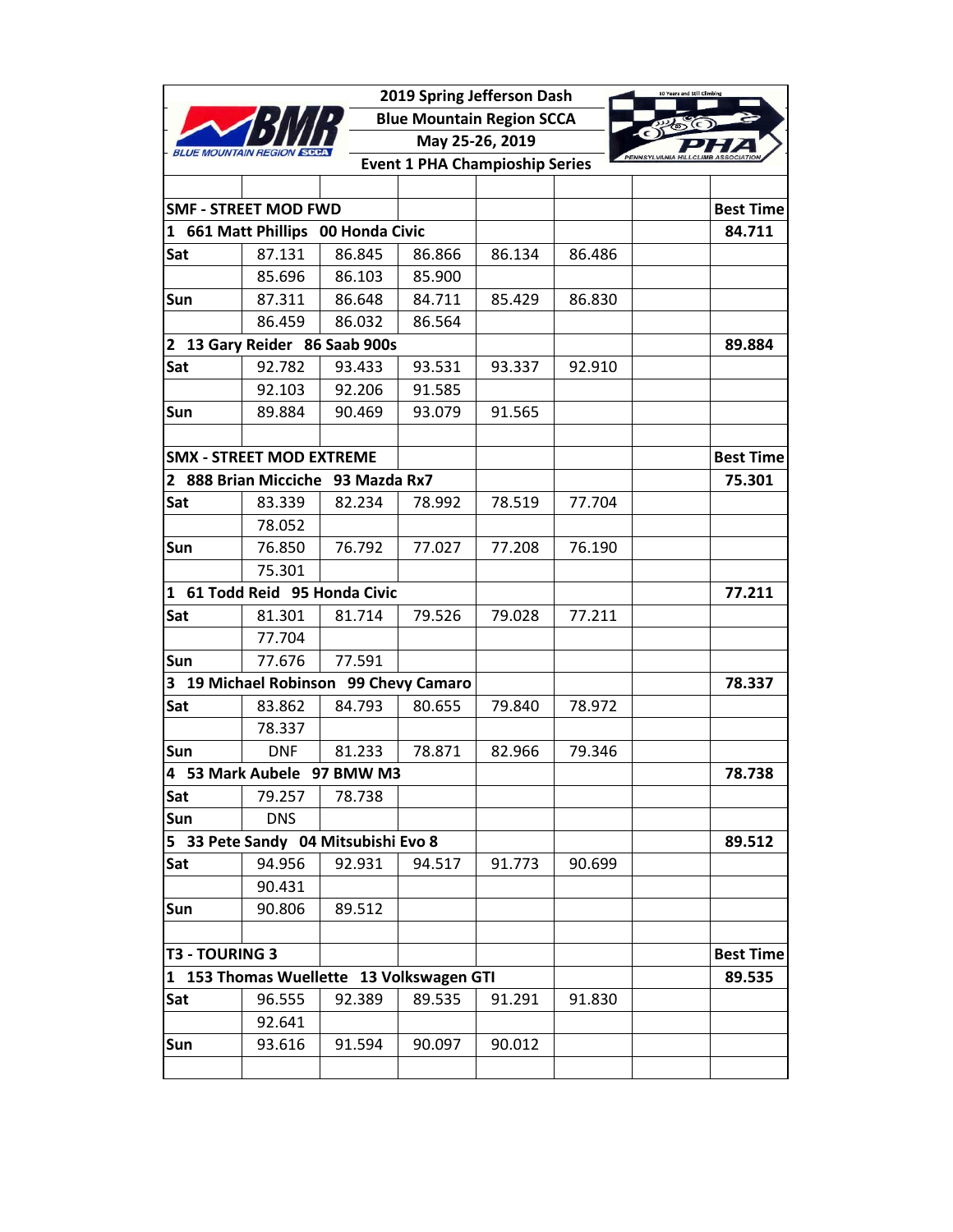|                          |                                      |         | 2019 Spring Jefferson Dash            |                 |         |                  |
|--------------------------|--------------------------------------|---------|---------------------------------------|-----------------|---------|------------------|
|                          |                                      |         | <b>Blue Mountain Region SCCA</b>      |                 |         |                  |
|                          |                                      |         |                                       | May 25-26, 2019 |         |                  |
|                          |                                      |         | <b>Event 1 PHA Champioship Series</b> |                 |         |                  |
|                          |                                      |         |                                       |                 |         |                  |
|                          | <b>STL - SUPER TOURING L</b>         |         |                                       |                 |         | <b>Best Time</b> |
|                          | 1 142 Jason Fraley Acura Integra     |         |                                       |                 |         | 84.670           |
| Sat                      | 88.115                               | 86.937  | 85.683                                | 85.871          |         |                  |
| Sun                      | 85.125                               | 85.113  | 84.670                                | 85.353          | 85.442  |                  |
| $\mathbf{2}$             | 442 Jake Lewis 7 Acura Integra       |         |                                       |                 |         | 87.432           |
| Sat                      | 100.535                              | 100.003 | 96.375                                | 95.594          | 92.459  |                  |
|                          | 90.570                               | 91.132  | 95.351                                |                 |         |                  |
| Sun                      | 90.864                               | 89.658  | 89.243                                | 87.432          |         |                  |
| 3                        | 9 Alan Lesher 95 Dodge Neon ACR      |         |                                       |                 |         | 100.619          |
| Sat                      | 106.508                              | 103.605 | 100.619                               |                 |         |                  |
| Sun                      | <b>DNS</b>                           |         |                                       |                 |         |                  |
|                          |                                      |         |                                       |                 |         |                  |
| <b>FP - F PRODUCTION</b> |                                      |         |                                       |                 |         | <b>Best Time</b> |
| $\mathbf{1}$             | 169 Glenn Hoffmann 89 Honda CRX      |         |                                       |                 |         | 90.652           |
| Sat                      | 93.647                               | 92.551  | 92.728                                | 93.503          |         |                  |
| Sun                      | 91.758                               | 90.652  |                                       |                 |         |                  |
|                          |                                      |         |                                       |                 |         |                  |
| <b>HP - H PRODUCTION</b> |                                      |         |                                       |                 |         | <b>Best Time</b> |
|                          | 1 45 Michael Axarlis 85 VW Golf      |         |                                       |                 |         | 92.229           |
| Sat                      | 100.565                              | 99.678  | 100.214                               | 99.709          | 98.478  |                  |
|                          | 99.062                               | 99.156  | 98.643                                |                 |         |                  |
| Sun                      | 98.257                               | 92.229  | 98.049                                | 97.506          | 97.910  |                  |
|                          | 97.121                               |         |                                       |                 |         |                  |
|                          | 2 451 Jessica Fessler 85 VW Golf GTI |         |                                       |                 |         | 100.723          |
| Sat                      | 119.916                              | 113.386 | 106.133                               | 107.694         | 104.638 |                  |
|                          | 104.157                              | 103.687 | 102.901                               |                 |         |                  |
| Sun                      | 102.532                              | 104.608 | 106.630                               | 103.697         | 101.430 |                  |
|                          | 100.723                              | 101.532 | 102.237                               | 101.179         | 101.871 |                  |
|                          | <b>DNF</b>                           |         |                                       |                 |         |                  |
|                          |                                      |         |                                       |                 |         |                  |
| GT3 - GT-3               |                                      |         |                                       |                 |         | <b>Best Time</b> |
|                          | 2 42 Shaun Fraley Ford Pinto         |         |                                       |                 |         | 86.938           |
| Sat                      | 95.119                               | 93.502  | 93.904                                | 92.732          | 92.856  |                  |
|                          | 90.987                               | 90.175  |                                       |                 |         |                  |
| Sun                      | 91.893                               | 92.034  | 91.250                                | 90.324          | 90.197  |                  |
|                          | 88.972                               | 88.057  | 87.765                                | 86.983          | 87.279  |                  |
|                          | 87.292                               | 86.938  |                                       |                 |         |                  |
| 1                        | 2X Gary Eck 83 VW GTI                |         |                                       |                 |         | 87.145           |
| Sat                      | 91.386                               | 91.554  | 89.079                                | 89.602          | 90.290  |                  |
|                          | 88.786                               | 88.222  | 88.834                                |                 |         |                  |
| Sun                      | 89.685                               | 87.145  | 87.888                                | 87.751          |         |                  |
|                          |                                      |         |                                       |                 |         |                  |
|                          |                                      |         |                                       |                 |         |                  |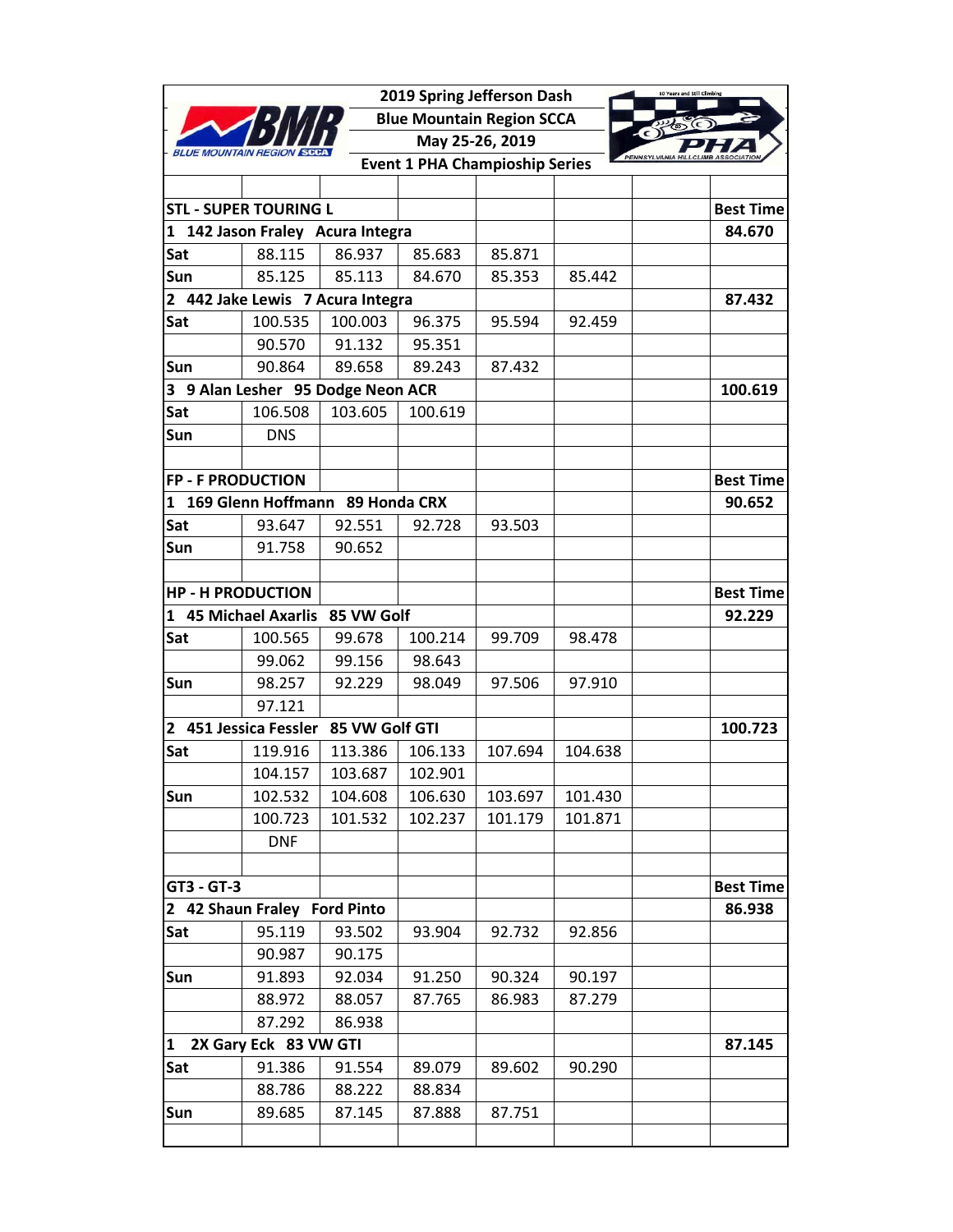|                       |                                      |                 | 2019 Spring Jefferson Dash            |                 |         |                  |
|-----------------------|--------------------------------------|-----------------|---------------------------------------|-----------------|---------|------------------|
|                       |                                      |                 | <b>Blue Mountain Region SCCA</b>      |                 |         |                  |
|                       |                                      |                 |                                       | May 25-26, 2019 |         | $\epsilon$       |
|                       |                                      |                 | <b>Event 1 PHA Champioship Series</b> |                 |         |                  |
|                       |                                      |                 |                                       |                 |         |                  |
| <b>GTL - GT-LITE</b>  |                                      |                 |                                       |                 |         | <b>Best Time</b> |
|                       | 1 43 Donald McLaughlin 83 Renault R5 |                 |                                       |                 |         | 109.584          |
| Sat                   | 112.175                              | 109.584         | 114.556                               | 110.754         | 114.981 |                  |
|                       | 111.716                              | 113.697         | 111.201                               |                 |         |                  |
| Sun                   | <b>DNS</b>                           |                 |                                       |                 |         |                  |
|                       | <b>ASR - A SPORTS RACER</b>          |                 |                                       |                 |         | <b>Best Time</b> |
| 1                     | 11 George Bowland                    | 03 Cheetah SR1  |                                       |                 |         | 76.538           |
| Sat                   | 76.940                               | 76.538          |                                       |                 |         |                  |
| Sun                   | <b>DNS</b>                           |                 |                                       |                 |         |                  |
|                       | 2 126 Raf Roman Smart WSR            |                 |                                       |                 |         | 88.302           |
| Sat                   | 88.380                               | 88.302          | <b>DNF</b>                            |                 |         |                  |
| Sun                   | 104.731                              | 103.319         |                                       |                 |         |                  |
|                       |                                      |                 |                                       |                 |         |                  |
| <b>FB - FORMULA B</b> |                                      |                 |                                       |                 |         | <b>Best Time</b> |
|                       | 1 94 Dave Cutchins                   | 11 Stohr F-1000 |                                       |                 |         | 77.671           |
| Sat                   | 77.916                               | 77.671          |                                       |                 |         |                  |
| Sun                   | <b>DNS</b>                           |                 |                                       |                 |         |                  |
|                       |                                      |                 |                                       |                 |         |                  |
| <b>FV - FORMULA V</b> |                                      |                 |                                       |                 |         | <b>Best Time</b> |
|                       | 1 87 Dillon Axarlis                  | 84 Womer EV1    |                                       |                 |         | 85.532           |
| Sat                   | 88.896                               | 88.497          | 86.361                                | 86.497          | 87.216  |                  |
|                       | 86.425                               | 86.175          | 86.576                                |                 |         |                  |
| Sun                   | <b>DNF</b>                           | 87.360          | 85.772                                | 85.916          | 85.600  |                  |
|                       | 85.929                               | 86.281          | 85.532                                | 86.168          | 86.120  |                  |
|                       | 2 95 John Pitman 97 Caracal CR       |                 |                                       |                 |         | 88.904           |
| Sat                   | 96.030                               | 94.489          | 92.732                                | 93.235          | 93.130  |                  |
|                       | 92.590                               | 90.871          | 90.970                                |                 |         |                  |
| Sun                   | 91.788                               | 90.735          | 90.023                                | 89.154          | 90.325  |                  |
|                       | 89.132                               | 88.904          | 89.590                                | 89.129          | 89.383  |                  |
|                       | 3 85 Michael White                   | 92 Caracal D    |                                       |                 |         | 89.309           |
| Sat                   | 100.184                              | 96.396          | 96.353                                | 94.388          | 95.687  |                  |
|                       | 93.889                               | 95.126          | 93.895                                |                 |         |                  |
| Sun                   | 92.585                               | 92.183          | 92.143                                | 92.694          | 93.181  |                  |
|                       | 90.125                               | 90.832          | 89.309                                |                 |         |                  |
|                       |                                      |                 |                                       |                 |         |                  |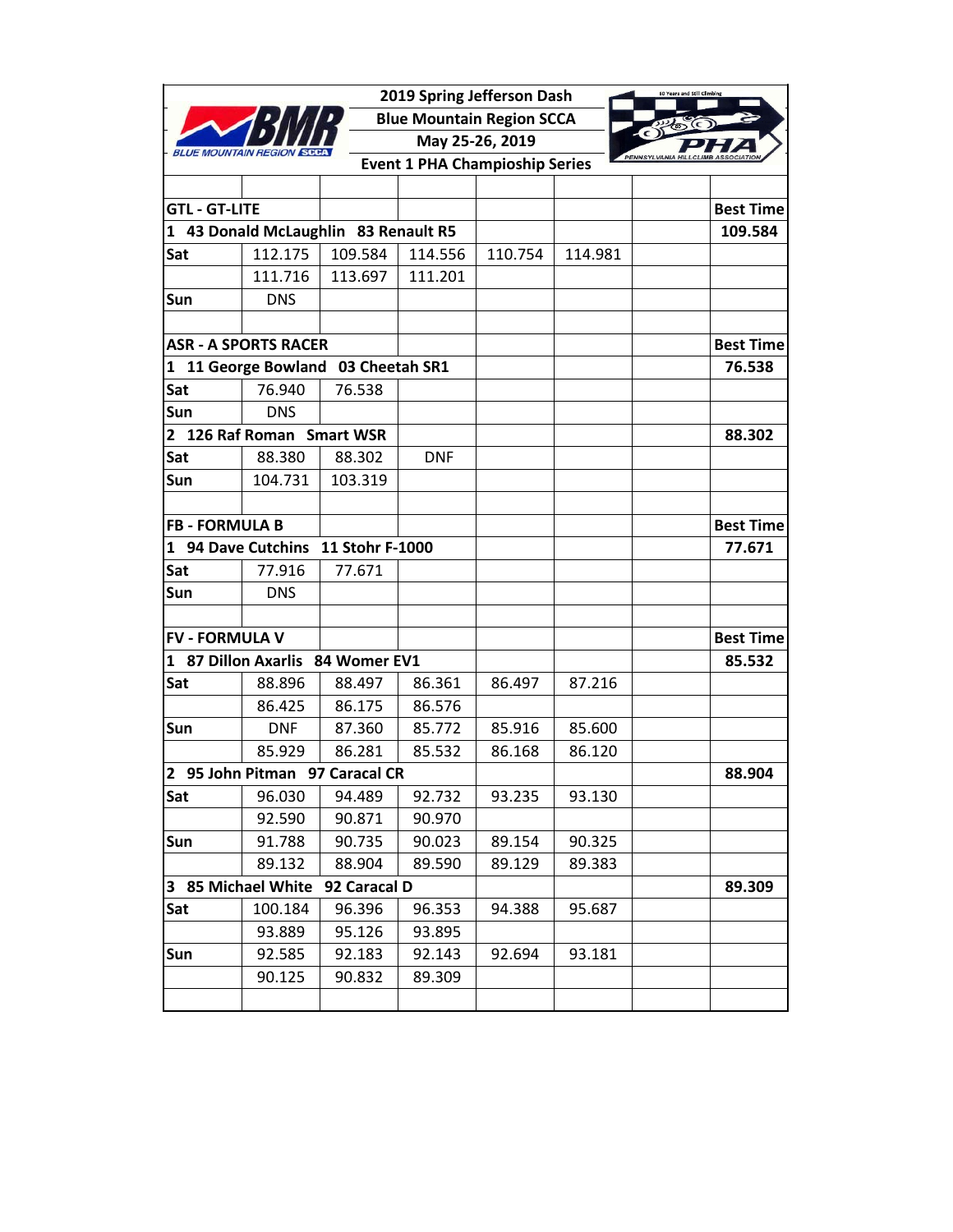|                               |                     |                                          | 2019 Spring Jefferson Dash            |                 |         | 60 Years and Still Climbing |
|-------------------------------|---------------------|------------------------------------------|---------------------------------------|-----------------|---------|-----------------------------|
|                               |                     |                                          | <b>Blue Mountain Region SCCA</b>      |                 |         |                             |
|                               |                     |                                          |                                       | May 25-26, 2019 |         | $\epsilon$                  |
|                               |                     |                                          | <b>Event 1 PHA Champioship Series</b> |                 |         | <b>FNNSYLVANIA</b>          |
|                               |                     |                                          |                                       |                 |         |                             |
| <b>FS - FORMULA S</b>         |                     |                                          |                                       |                 |         | <b>Best Time</b>            |
| 1 817 Josh Reinard            |                     | 99 Star Formula Mazda                    |                                       |                 |         | 76.093                      |
| Sat                           | 82.730              | 80.226                                   | 88.771                                | 79.867          | 79.432  |                             |
|                               | 78.786              | 78.619                                   |                                       |                 |         |                             |
| Sun                           | 78.415              | 77.709                                   | 76.570                                | 77.076          | 77.392  |                             |
|                               | 76.093              |                                          |                                       |                 |         |                             |
| 3 68 Timm Murphy              |                     |                                          | 00 Mazda RX8 Rennie                   |                 |         | 79.079                      |
| Sat                           | 82.075              | 82.299                                   | 83.358                                | 83.995          | 81.773  |                             |
|                               | 81.362              | 89.554                                   | 90.884                                |                 |         |                             |
| Sun                           | 83.720              | 86.254                                   | 81.674                                | 86.082          | 80.456  |                             |
|                               | 79.250              | 80.240                                   | 79.079                                | 80.896          | 81.597  |                             |
| $\mathbf{2}$                  |                     | 66 Ken Taggart 18 Tigger III Special     |                                       |                 |         | 79.670                      |
| Sat                           | 79.757              | 79.740                                   | 79.683                                | 79.670          | 95.292  |                             |
|                               | 82.852              |                                          |                                       |                 |         |                             |
| Sun                           | <b>DNS</b>          |                                          |                                       |                 |         |                             |
|                               |                     |                                          |                                       |                 |         |                             |
| <b>CF - CLUB FORD</b>         |                     |                                          |                                       |                 |         | <b>Best Time</b>            |
| 31 Greg Hagan<br>$\mathbf{1}$ |                     | 73 Lola T340                             |                                       |                 |         | 85.090                      |
| Sat                           | 87.005              | 86.759                                   | 88.009                                | 86.974          | 85.974  |                             |
|                               | 85.414              |                                          |                                       |                 |         |                             |
| Sun                           | 85.090              | 86.044                                   | 85.510                                | 86.593          |         |                             |
|                               |                     |                                          |                                       |                 |         |                             |
| SV - SOLO V                   |                     |                                          |                                       |                 |         | <b>Best Time</b>            |
| $\mathbf{1}$                  |                     | 117 George Fink 66 Autodynamics          |                                       |                 |         | 82.667                      |
| Sat                           | 88.658              | 90.040                                   | 85.902                                | 88.026          | 94.270  |                             |
|                               | 88.960              |                                          |                                       |                 |         |                             |
| Sun                           | 85.709              | 85.208                                   | 85.169                                | 84.672          | 82.745  |                             |
|                               | 84.690              | 82.667                                   | 83.591                                |                 |         |                             |
|                               | 2 711 Neil Peterson |                                          | 87 Vindicator Solo Vee                |                 |         | 98.825                      |
| Sat                           | 103.721             | 105.207                                  | 101.119                               | 102.785         | 98.825  |                             |
|                               | 101.984             | <b>DNF</b>                               |                                       |                 |         |                             |
| Sun                           | <b>DNS</b>          |                                          |                                       |                 |         |                             |
|                               |                     |                                          |                                       |                 |         |                             |
| <b>V3 - VINTAGE 3</b>         |                     |                                          |                                       |                 |         | <b>Best Time</b>            |
|                               |                     | 1 887 William Norton 60 Cooper Formula 3 |                                       |                 |         | 102.950                     |
| Sat                           | 132.779             | 132.325                                  | <b>DNF</b>                            | 136.648         | 131.044 |                             |
| Sun                           | 102.950             | 103.929                                  | <b>DNF</b>                            |                 |         |                             |
|                               |                     |                                          |                                       |                 |         |                             |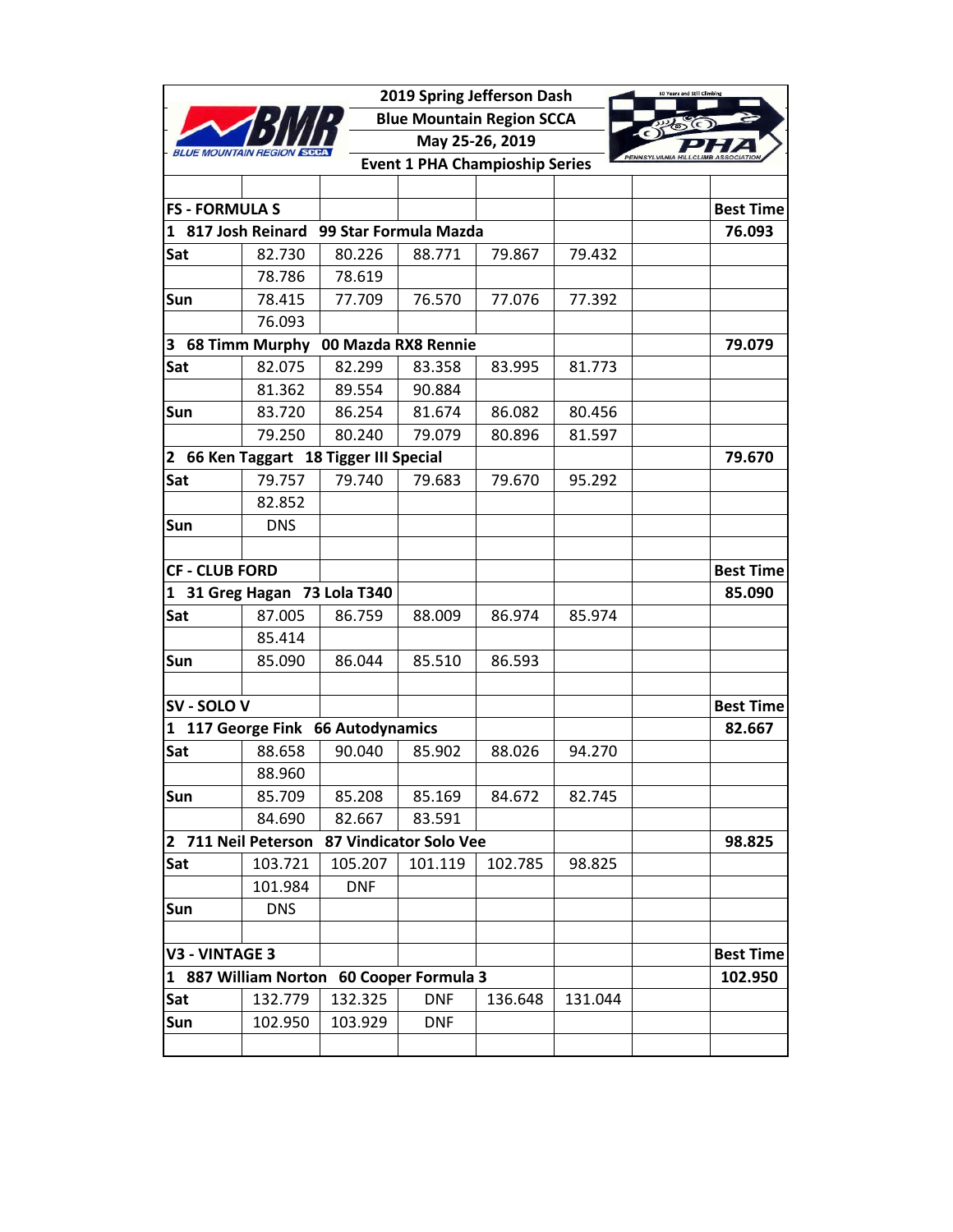|                        |                                     |                |            | 2019 Spring Jefferson Dash            |        | 60 Years and Still Climbing |
|------------------------|-------------------------------------|----------------|------------|---------------------------------------|--------|-----------------------------|
|                        |                                     |                |            | <b>Blue Mountain Region SCCA</b>      |        |                             |
|                        |                                     |                |            | May 25-26, 2019                       |        | $\epsilon$                  |
|                        |                                     |                |            | <b>Event 1 PHA Champioship Series</b> |        |                             |
|                        |                                     |                |            |                                       |        |                             |
| <b>H2 - HISTORIC 2</b> |                                     |                |            |                                       |        | <b>Best Time</b>            |
| $\mathbf{1}$           | 46 Hugh Jonas 73 Triumph TR6        |                |            |                                       |        | 87.184                      |
| Sat                    | 92.585                              | 91.720         | 90.818     | 90.474                                | 91.374 |                             |
|                        | 89.884                              | 89.859         | 90.087     |                                       |        |                             |
| Sun                    | 87.753                              | 88.034         | 89.477     | 88.160                                | 87.307 |                             |
|                        | 87.225                              | 87.184         | 87.324     |                                       |        |                             |
|                        |                                     |                |            |                                       |        |                             |
| <b>H4 - HISTORIC 4</b> |                                     |                |            |                                       |        | <b>Best Time</b>            |
| 1                      | 74 Dave Dill 64 Triumph Spitfire    |                |            |                                       |        | 97.323                      |
| Sat                    | 99.737                              | 97.323         |            |                                       |        |                             |
| Sun                    | <b>DNS</b>                          |                |            |                                       |        |                             |
|                        |                                     |                |            |                                       |        |                             |
| S1 - SPECIAL 1         |                                     |                |            |                                       |        | <b>Best Time</b>            |
| $\mathbf{1}$           | 4 Bob Gardner 06 Stohr Wf-1         |                |            |                                       |        | 70.947                      |
| Sat                    | 73.607                              | 71.935         |            |                                       |        |                             |
| Sun                    | 71.980                              | 70.947         | 72.025     | <b>DNF</b>                            |        |                             |
|                        | 2 8 Kurt Eikenberg                  | 94 Cheetah SR1 |            |                                       |        | 74.023                      |
| Sat                    | 76.786                              | 76.109         | 74.072     | 76.288                                |        |                             |
| Sun                    | 74.343                              | 75.598         | 74.023     | 74.483                                |        |                             |
|                        | 3 21 Bryan Fritzler                 | 73 Tui BH3     |            |                                       |        | 78.349                      |
| Sat                    | 79.732                              | 78.349         |            |                                       |        |                             |
| Sun                    | <b>DNS</b>                          |                |            |                                       |        |                             |
|                        |                                     |                |            |                                       |        |                             |
| S2 - SPECIAL 2         |                                     |                |            |                                       |        | <b>Best Time</b>            |
|                        | 1 81 Robert Oswald Jr 04 Viper Sv-1 |                |            |                                       |        | 79.934                      |
| Sat                    | 83.733                              | 84.135         | 80.585     | 81.552                                | 79.934 |                             |
|                        | 80.691                              |                |            |                                       |        |                             |
| Sun                    | 80.653                              | 80.727         | <b>DNF</b> | 82.219                                | 82.093 |                             |
|                        | 81.355                              |                |            |                                       |        |                             |
| $\mathbf{2}$           | 116 Jim Weinheimer 85 VW Golf       |                |            |                                       |        | 90.188                      |
| Sat                    | 93.279                              | 92.609         | 96.142     | 95.462                                | 94.019 |                             |
|                        | 93.756                              | 92.610         | 92.451     |                                       |        |                             |
| Sun                    | 92.677                              | 90.879         | 91.234     | 90.188                                |        |                             |
|                        |                                     |                |            |                                       |        |                             |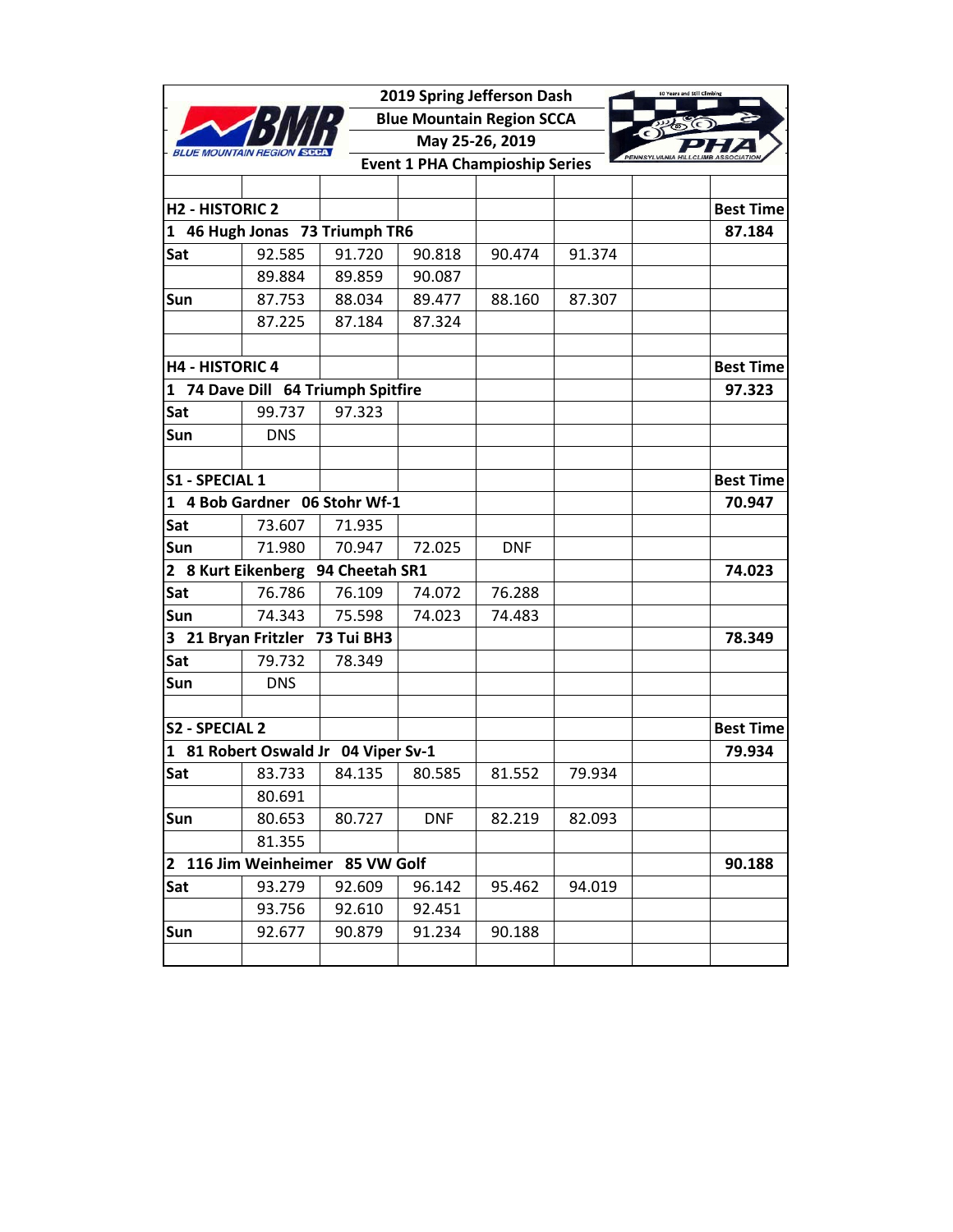|                                  |                                        |        | 2019 Spring Jefferson Dash            |                 |        | 60 Years and Still Climbing |
|----------------------------------|----------------------------------------|--------|---------------------------------------|-----------------|--------|-----------------------------|
|                                  |                                        |        | <b>Blue Mountain Region SCCA</b>      |                 |        |                             |
|                                  |                                        |        |                                       | May 25-26, 2019 |        | $\epsilon$                  |
| <b>BLUE MOUNTAIN REGI</b>        |                                        |        | <b>Event 1 PHA Champioship Series</b> |                 |        | <b>PENNSYLVANIA HILI</b>    |
|                                  |                                        |        |                                       |                 |        |                             |
| S3 - SPECIAL 3                   |                                        |        |                                       |                 |        | <b>Best Time</b>            |
|                                  | 1191 Mike Lascoskie 77 Chevrolet Monza |        |                                       |                 |        | 86.323                      |
| Sat                              | 91.573                                 | 88.057 | 87.905                                | 86.323          | 87.647 |                             |
|                                  | 87.065                                 |        |                                       |                 |        |                             |
| Sun                              | 89.745                                 | 88.567 | 87.227                                | 87.248          |        |                             |
| <b>10 Dennis Graber</b><br>2     |                                        |        | <b>10 Chevrolet Silverado</b>         |                 |        | 89.247                      |
| Sat                              | 92.887                                 | 89.247 | 94.428                                | 92.494          |        |                             |
| Sun                              | 90.123                                 | 95.507 | 92.347                                | 90.628          | 94.176 |                             |
|                                  | 91.530                                 | 93.290 | 92.237                                |                 |        |                             |
|                                  |                                        |        |                                       |                 |        |                             |
| <b>ME2 - MODIFIED ELECTRIC 2</b> |                                        |        |                                       |                 |        | <b>Best Time</b>            |
| 1                                | 821 Todd Reid 14 Entropy Racing Evsr   |        |                                       |                 |        | 85.062                      |
| Sat                              | 92.151                                 | 90.072 | 89.218                                | 89.001          | 86.607 |                             |
|                                  | 86.579                                 | 85.484 |                                       |                 |        |                             |
| Sun                              | 85.174                                 | 85.969 | 86.605                                | 85.062          |        |                             |
|                                  |                                        |        |                                       |                 |        |                             |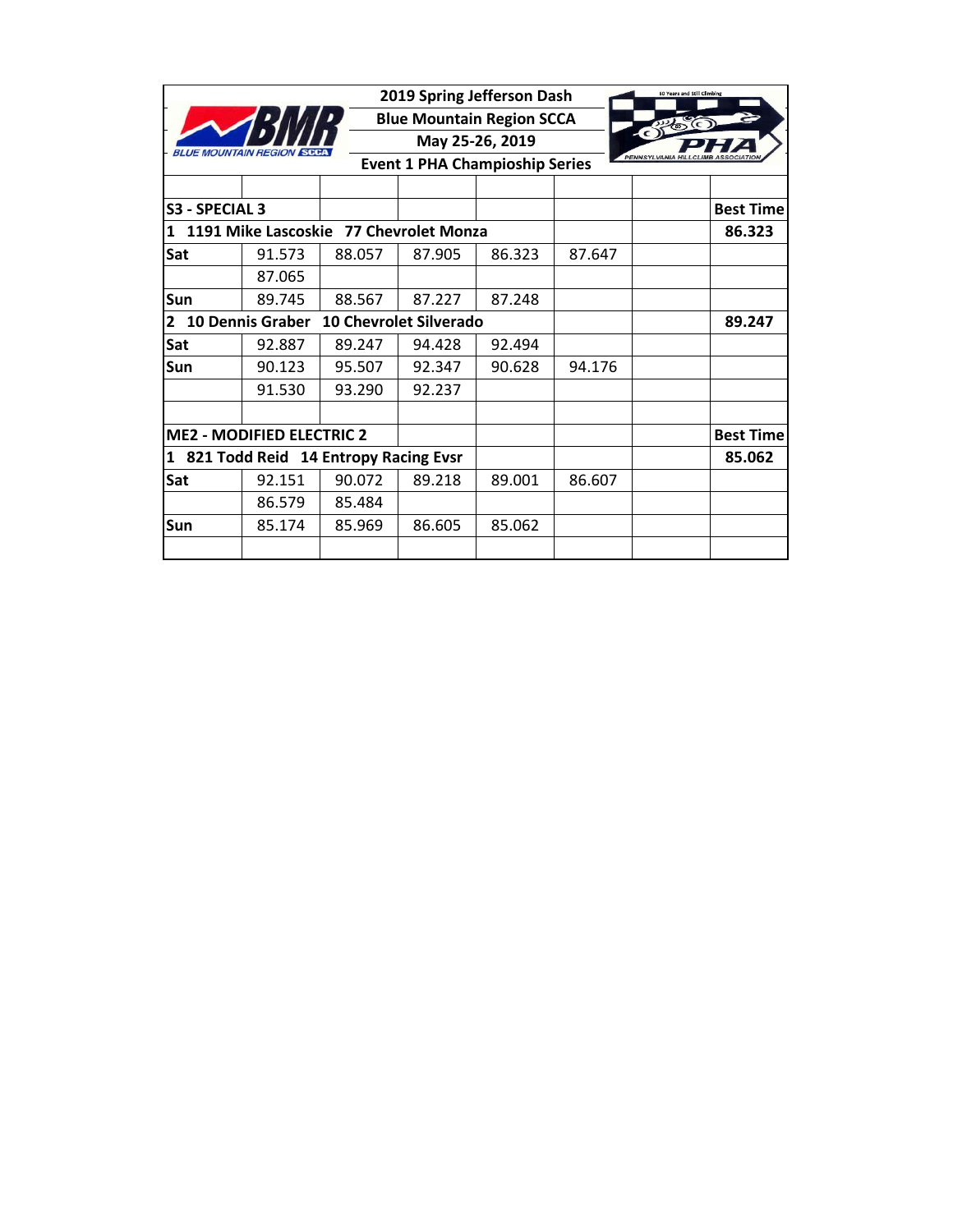

## **2019 Spring Jefferson Dash Blue Mountain Region SCCA May 25‐26, 2019 Final Raw Time Results**



| Raw<br>Pos.    | Pos.           | Class           | #             | <b>Driver</b>         | <b>Car Model</b>         | <b>Raw Time</b> | Diff. | From 1st | <b>Avg Speed</b> |
|----------------|----------------|-----------------|---------------|-----------------------|--------------------------|-----------------|-------|----------|------------------|
| 1              | 1              | S <sub>1</sub>  | 4             | <b>Bob Gardner</b>    | 06 Stohr Wf-1            | 70.947          | 0     | 0        | 81.2             |
| $\overline{2}$ | $\overline{2}$ | S <sub>1</sub>  | 8             | Kurt Eikenberg        | 94 Cheetah SR1           | 74.023          | 3.076 | 3.076    | 77.8             |
| 3              | 1              | SMX             | 888           | <b>Brian Micciche</b> | 93 Mazda Rx7             | 75.301          | 1.278 | 4.354    | 76.5             |
| 4              | 1              | FS              | 817           | Josh Reinard          | 99 Star Formula Mazda    | 76.093          | 0.792 | 5.146    | 75.7             |
| 5              | 1              | ASR             | 11            | George Bowland        | 03 Cheetah SR1           | 76.538          | 0.445 | 5.591    | 75.3             |
| 6              | $\overline{2}$ | SMX             | 61            | <b>Todd Reid</b>      | 95 Honda Civic           | 77.211          | 0.673 | 6.264    | 74.6             |
| 7              | $\mathbf{1}$   | <b>FB</b>       | 94            | Dave Cutchins         | 11 Stohr F-1000          | 77.671          | 0.46  | 6.724    | 74.2             |
| 8              | 3              | SMX             | 19            | Michael Robinson      | 99 Chevy Camaro          | 78.337          | 0.666 | 7.39     | 73.5             |
| 9              | 3              | S <sub>1</sub>  | 21            | <b>Bryan Fritzler</b> | 73 Tui BH3               | 78.349          | 0.012 | 7.402    | 73.5             |
| 10             | 4              | SMX             | 53            | Mark Aubele           | 97 BMW M3                | 78.738          | 0.389 | 7.791    | 73.2             |
| 11             | $\overline{2}$ | FS              | 68            | <b>Timm Murphy</b>    | 00 Mazda RX8 Rennie      | 79.079          | 0.341 | 8.132    | 72.8             |
| 12             | 3              | FS              | 66            | Ken Taggart           | 18 Tigger III Special    | 79.67           | 0.591 | 8.723    | 72.3             |
| 13             | $\mathbf{1}$   | S <sub>2</sub>  | 81            | Robert Oswald Jr      | 04 Viper Sv-1            | 79.934          | 0.264 | 8.987    | 72.1             |
| 14             | $\mathbf{1}$   | <b>DSP</b>      | 512           | Matt Huffman          | 05 Mazda Rx-8            | 80.194          | 0.26  | 9.247    | 71.8             |
| 15             | $\mathbf{1}$   | SM              | 306           | Ric Johnson           | 79 Ford Mustang          | 80.234          | 0.04  | 9.287    | 71.8             |
| 16             | 1              | SSM             | 88            | Cameron Johnston      | 95 Mazda Turbo Miata     | 80.887          | 0.653 | 9.94     | 71.2             |
| 17             | 1              | SSP             | 191           | Shawn Mellinger       | 04 Cheverolet Corvette   | 82.223          | 1.336 | 11.276   | 70.1             |
| 18             | $\mathbf{1}$   | <b>SV</b>       | 117           | George Fink           | 66 Autodynamics          | 82.667          | 0.444 | 11.72    | 69.7             |
| 19             | 1              | <b>BSP</b>      | 188           | Michele Aubele        | 12 BMW 135i              | 83.598          | 0.931 | 12.651   | 68.9             |
| 20             | 1              | <b>STL</b>      | 142           | Jason Fraley          | Acura Integra            | 84.67           | 1.072 | 13.723   | 68.0             |
| 21             | 1              | <b>SMF</b>      | 661           | <b>Matt Phillips</b>  | 00 Honda Civic           | 84.711          | 0.041 | 13.764   | 68.0             |
| 22             | 1              | ME <sub>2</sub> | 821           | <b>Todd Reid</b>      | 14 Entropy Racing Evsr   | 85.062          | 0.351 | 14.115   | 67.7             |
| 23             | $\mathbf{1}$   | CF              | 31            | Greg Hagan            | 73 Lola T340             | 85.09           | 0.028 | 14.143   | 67.7             |
| 24             | 1              | <b>FV</b>       | 87            | <b>Dillon Axarlis</b> | 84 Womer EV1             | 85.532          | 0.442 | 14.585   | 67.3             |
| 25             | $\mathbf{1}$   | <b>ESP</b>      | <b>B4</b>     | Gibby Bozicevich      | 9? Camaro Z-28           | 86.117          | 0.585 | 15.17    | 66.9             |
| 26             | $\mathbf{1}$   | S <sub>3</sub>  | 1191          | Mike Lascoskie        | 77 Chevrolet Monza       | 86.323          | 0.206 | 15.376   | 66.7             |
| 27             | $\mathbf{1}$   | <b>CSP</b>      | 86            | Keith Gerhard         | 99 Mazda Miata           | 86.601          | 0.278 | 15.654   | 66.5             |
| 28             | 1              | GT3             | 42            | Shaun Fraley          | Ford Pinto               | 86.938          | 0.337 | 15.991   | 66.3             |
| 29             | 2              | GT3             | 2X            | Gary Eck              | 83 VW GTI                | 87.145          | 0.207 | 16.198   | 66.1             |
| 30             | $\mathbf{1}$   | <b>ITB</b>      | 26            | Elazar Mann           | 87 Toyota MR2            | 87.16           | 0.015 | 16.213   | 66.1             |
| 31             | $\mathbf{1}$   | H <sub>2</sub>  | 46            | Hugh Jonas            | 73 Triumph TR6           | 87.184          | 0.024 | 16.237   | 66.1             |
| 32             | $\overline{2}$ | <b>STL</b>      | 442           | Jake Lewis            | 7 Acura Integra          | 87.432          | 0.248 | 16.485   | 65.9             |
| 33             | $\overline{2}$ | <b>ASR</b>      | 126           | Raf Roman             | Smart WSR                | 88.302          | 0.87  | 17.355   | 65.2             |
| 34             | $\overline{2}$ | <b>FV</b>       | 95            | John Pitman           | 97 Caracal CR            | 88.904          | 0.602 | 17.957   | 64.8             |
| 35             | 2              | S3              | 10            | Dennis Graber         | 10 Chevrolet Silverado   | 89.247          | 0.343 | 18.3     | 64.5             |
| 36             | 3              | <b>FV</b>       | 85            | Michael White         | 92 Caracal D             | 89.309          | 0.062 | 18.362   | 64.5             |
| 37             | 5              | SMX             | 33            | Pete Sandy            | 04 Mitsubishi Evo *      | 89.512          | 0.203 | 18.565   | 64.3             |
| 38             | 1              | T3              | 153           | Thomas Wuellette      | 13 Volkswagen GTI        | 89.535          | 0.023 | 18.588   | 64.3             |
| 39             | 2              | <b>SMF</b>      | 13            | Gary Reider           | 86 Saab 900s             | 89.884          | 0.349 | 18.937   | 64.1             |
| 40             | 2              | <b>ESP</b>      | $\mathsf{L}8$ | Kris Reid             | 9? Chevy Z28             | 89.944          | 0.06  | 18.997   | 64.0             |
| 41             | $\overline{2}$ | S <sub>2</sub>  | 116           | Jim Weinheimer        | 85 VW Golf               | 90.188          | 0.244 | 19.241   | 63.9             |
| 42             | $\overline{2}$ | <b>ITB</b>      | 84            | <b>Steve DeTurck</b>  | 84 Volkswagen GTI        | 90.619          | 0.431 | 19.672   | 63.6             |
| 43             | 1              | FP              | 169           | Glenn Hoffmann        | 89 Honda CRX             | 90.652          | 0.033 | 19.705   | 63.5             |
| 44             | $\overline{2}$ | SM              | 30            | Kristen Hack          | 79 Ford Mustang          | 91.229          | 0.577 | 20.282   | 63.1             |
| 45             | $\mathbf{1}$   | HP              | 45            | Michael Axarlis       | 85 VW Golf               | 92.229          | 1     | 21.282   | 62.5             |
| 46             | 1              | <b>ITS</b>      | 103           | George Witman         | 85 Mazda RX7             | 93.704          | 1.475 | 22.757   | 61.5             |
| 47             | 3              | <b>ESP</b>      | 311           | Paul O'Donnell        | 10 Dodge Challenger SRT8 | 95.498          | 1.794 | 24.551   | 60.3             |